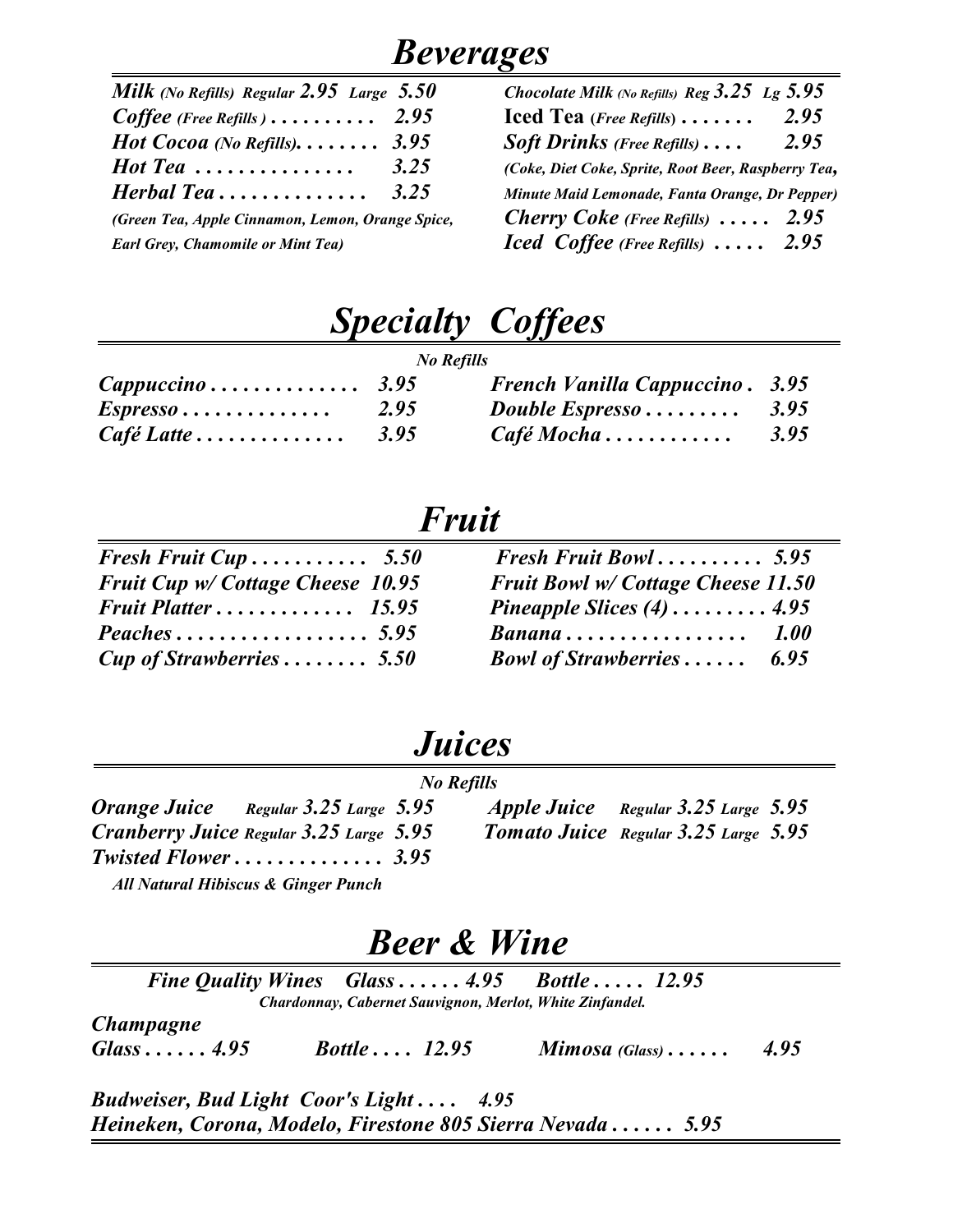### *From The Fountain*

*Ice Cream\* Vanilla, Chocolate, Strawberry, Mint Chip, Cookies & Cream, Chocolate Chip* 

 *\* 1 Scoop 4.95 \* 2 Scoops 5.95 \* 3 Scoops 6.95 \**

*Served with Hot Chocolate Fudge,*<br> *Ice Cream, steaming Hot Chocolate*<br> *Fudge, Whipped Cream, Nuts & a Cherry.*<br> *Fudge, Whipped Cream, Nuts & a Cherry.* 

 *Choice of Chocolate, Vanilla, Strawberry, Choice of Ice Cream & Root Beer or Coke Oreo, Peanut Butter w/ Peanut Butter Cup, Chocolate Chip , or Mint Chip.*

*Classic Sundaes . . . . . . . . . . . 6.95 Rockslide Brownie Sundae . . 7.95 Premium Vanilla Ice Cream A Caramel & Pecan Brownie, with Vanilla Whipped cream, Nuts & a Cherry. Fudge, Whipped Cream, Nuts & a Cherry.* 

*Milk Shakes . . . . . . . . . . . . . . 6.95 Old Fashion Floats . . . . . . . . 4.95* 

*Pie Ala Mode . . . . . . . . . . . . 6.95 Banana Split . . . . . . . . . . . . . 8.95*

*A scoop of Vanilla Ice Cream over* A fresh Banana topped with 3 scoops of *a slice of Pie. Premium Ice Cream, Chocolate Syrup, sliced Almonds, Whipped Cream & a Cherry.*

### *Smoothies*

| (All Natural fresh Fruits) |      |
|----------------------------|------|
|                            | 6.95 |
|                            | 6.95 |
|                            | 6.95 |

### *Desserts*

| Chocolate Cream Pie 4.95                             |
|------------------------------------------------------|
| Coconut Cream Pie<br>4.95                            |
| Banana Cream Pie  4.95                               |
| Apple Crumb Pie<br>5.95                              |
| Tea Cakes (Box of $6$ ) 15.00                        |
| <b>Turtle Cheesecake</b> (Contains Pecans) 5.95      |
| Blueberry Cheesecake $\ldots$ . 6.50                 |
| 5 Layer Chocolate Cake 5.95                          |
| Cake ala Mode 7.95                                   |
| <i>(Chocolate or Carrot)</i>                         |
| Rockslide Brownie ala Mode 5.95<br>(Contains Pecans) |
|                                                      |
|                                                      |

| Chocolate Cream Pie $4.95$                           |
|------------------------------------------------------|
| Coconut Cream Pie 4.95                               |
| Banana Cream Pie  4.95                               |
| Apple Crumb Pie $\ldots$<br>5.95                     |
| Tea Cakes (Box of $6$ ) 15.00                        |
| <b>Turtle Cheesecake</b> (Contains Pecans) 5.95      |
| <b>Blueberry Cheesecake 6.50</b>                     |
| 5 Layer Chocolate Cake 5.95                          |
| Cake ala Mode 7.95                                   |
| <i>(Chocolate or Carrot)</i>                         |
| Rockslide Brownie ala Mode 5.95<br>(Contains Pecans) |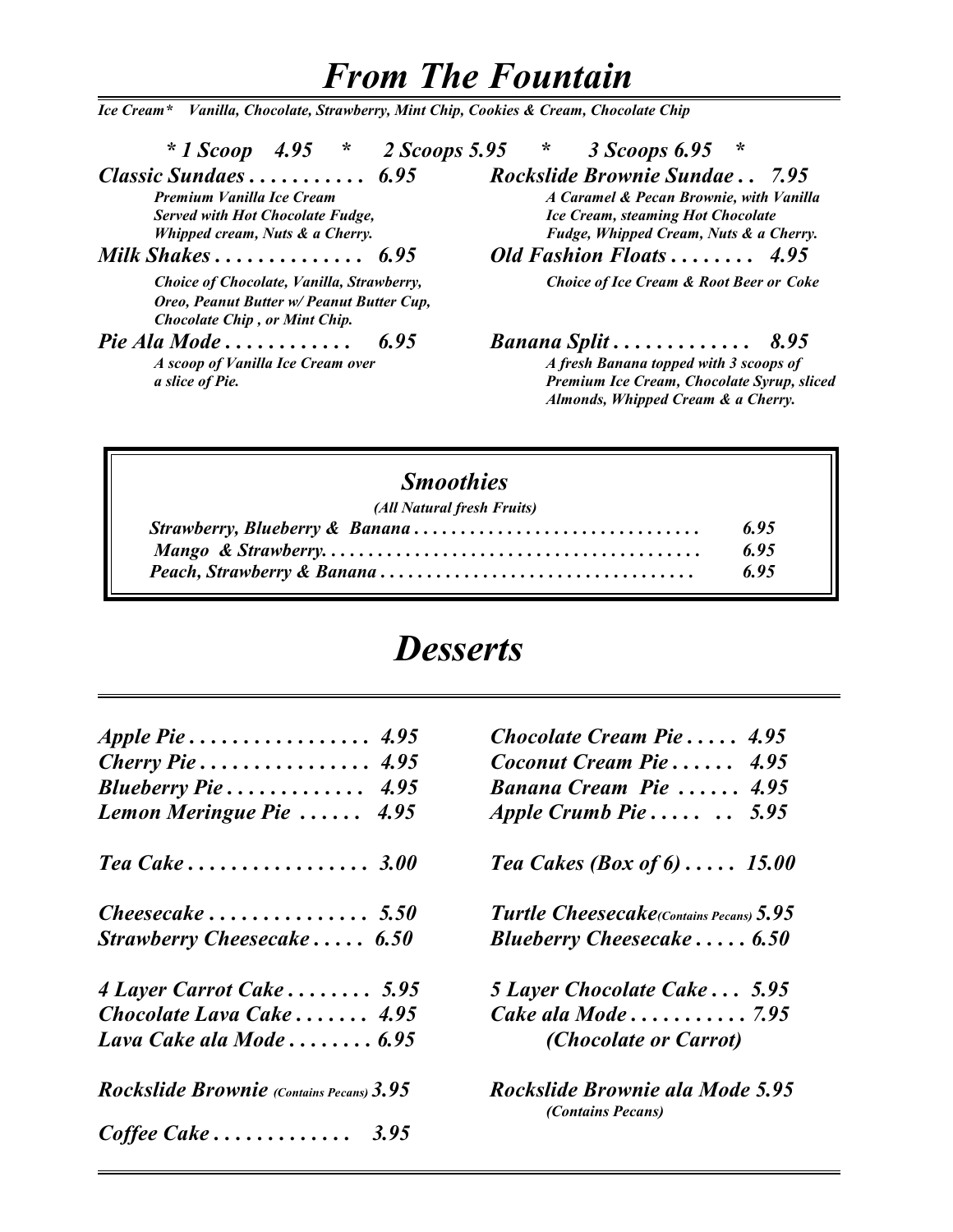### *Kids Breakfast*

 *All egg dishes are served with Hash Browns, Toast & Jelly Any order of Pancakes or French Toast may be served with 2 Medium AA Eggs for an additional \$ 1.00 Kids under 12 get a free small beverage with meal* 

*Two Egg Breakfast. . . . . . . . . . 11.95 French Toast ( 1 slice). . . . . . . 9.95*

*Bacon (2) & Eggs (2) . . . . . . . 12.95 Strawberry Pancakes (2) . . . . 10.95 Sausage (2) & Eggs (2) . . . . . . 12.95 Strawberry Crepes (2) . . . . . . 10.95 Ham & Eggs (2) . . . . . . . . . . . 12.95 Chocolate Chip Pancakes (2) 10.95 Pancakes (2) . . . . . . . . . . . . . . 9.95 Dollar Size Pancakes (5) . . . . . 9.95*

### *Kids Pancake Combo*

 *1 Pancake, 2 Eggs, 2 Links & 2 Strips of Bacon 12.95*

### *Kids French Toast Combo*

 *1 slice of French Toast, 2 Eggs, 2 Links & 2 Strips of Bacon*

 *12.95*

# *Country Sunrise Specials*

*(Oatmeal served from 12:00 am till 11:00 am)*

*Oatmeal (Cup) 5.50 (Bowl) 5.95 Oatmeal with Strawberries(Bowl) 6.95 Biscuits & Country Gravy . . . 4.50 Oatmeal with Banana (Bowl) . . . . 6.95 Country Breakfast* . . . . . . . . . 15.95 Country Benedict . . . . . . . . . . 14.95<br>
2 Biscuits with Gravy, 3 Eggs & Choice of 2 Sausage Patties 2 Poached Eggs w/Sausage Patties, Cheddar Cheese & *2 Biscuits with Gravy, 3 Eggs & Choice of 2 Sausage Patties 2 Poached Eggs w/ Sausage Patties, Cheddar Cheese & or 4 Links or 4 Strips of Bacon***.** *Served with Hash Browns Country Gravy on a Biscuit. Served with Hash Browns*

*Chicken Fried Steak & Eggs . . . 14.95 Country Chicken Breast & Eggs 14.95*

# *Slimliners*

| Lox with Scrambled Eggs(3) (Served with Sliced Tomato & Toast) 17.95      |  |
|---------------------------------------------------------------------------|--|
|                                                                           |  |
| 2 hard boiled Eggs, Cottage Cheese, sliced Tomato, 2 half Peaches & Toast |  |

# *French Toast*

*Any order of French Toast may be served with 2 Med AA Eggs for an additional \$1.00. Hashed Browns add \$1.95*

*French Toast w/ Nutella & Strawberries 13.95 French Toast w/ Strawberries 12.95*

*French Toast . . . . . . . . . . . . . . . 11.95 Apple Cinnamon French Toast 12.95*

 *French Toast Combo 2 Slices of French Toast , 2 Eggs, 2 Links & 2 Strips of Bacon Reg. 13.95 w/Strawberries 14.95 w/Strawberries & Nutella 15.95*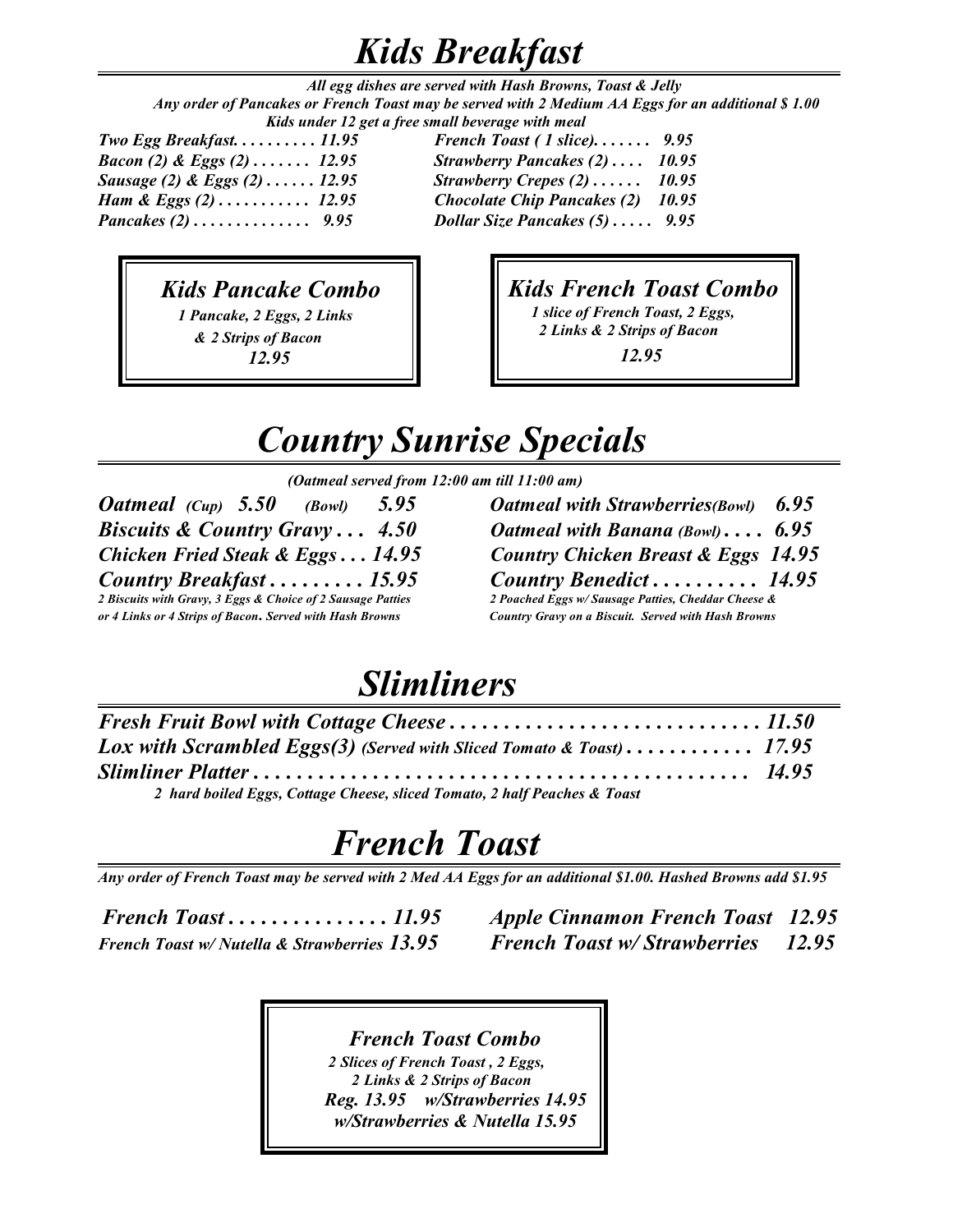*Waffles*

 *(Served All Day! Any order of Waffles may be served with 2 Medium AA Eggs for an additional \$ 1.00) Belgian Waffle . . . . . . . . . . . . 11.95 Waffle With Fruit Topping 12.95 Topped with choice of 1 Fruit (Strawberries,*

*Blueberries or Banana) Served with Whipped Cream. Add \$1.00 for each additional Fruit.* 

*Waffle With Nutella & Strawberries 13.95 Fried ½ Chicken & Waffle . . 14.95*

#### *Waffle Combo*

 *Belgian Waffle with 2 Eggs, 2 Links and 2 Strips of Bacon Plain 13.95 With Fruit Topping 14.95 With Fruit & Nutella 15.95*

### *Crepes & Blintzes*

*Cheese Blintzes (3)* . . . . . . . 12.95 *Fruit Crepes (3)* . . . . . . . 12.95 *<i>Topped with Choice of Strawberries Stuffed with Nutella Hazelnut Spread* 

 *Topped with Choice of Strawberries Stuffed with Nutella Hazelnut Spread or Blueberries. Served with a Fruit Cup. & choice of 1 Fruit (Apple, Strawberries, Banana or Blueberries). Add \$1.00 for each additional Fruit.*

### *Pancakes*

 *(Pancakes served with Syrup & Whipped Butter. Potato Pancakes with Applesauce & Sour Cream) (Any Order of Pancakes may be served with 2 Medium AA Eggs for an additional \$ 1.00. Add Hash Browns \$ 1.95)*

#### *Buttermilk Pancakes Pigs in a Blanket . . . . . . . . . . 12.95*

| <b>Short Stack</b> $(3)$ 10.95          | 3 links wrapped in Pancakes         |
|-----------------------------------------|-------------------------------------|
| Full Stack $(5)$ 11.95                  | <b>Banana Nut Pancakes</b>          |
| <b>Dollar Size Pancakes (10)  11.95</b> | <b>Short Stack <math>(3)</math></b> |

| Multi Grain Pancakes     |       |
|--------------------------|-------|
| <b>Short Stack</b> $(3)$ | 11.95 |

| <b>Full Stack</b> $(5)$ 12.95            | <b>Full Stack</b> (5).              |
|------------------------------------------|-------------------------------------|
| <b>Potato Pancakes</b>                   | <b>Fruit Filled Pancakes</b>        |
| Short Stack $(3)$ 11.95                  | Choice of 1 Fruit (Blueberry        |
| <b>Full Stack (5)  12.95</b>             | Add \$1.00 for each addition        |
| <b>Apple Cinnamon Pancakes</b>           | <b>Short Stack (3)</b>              |
| Short Stack $(3)$ 11.95                  | <b>Full Stack <math>(5)</math>.</b> |
| <b>Full Stack <math>(5)</math></b> 12.95 |                                     |

#### *Pancake Combo*

 *2 Pancakes, 2 Eggs, 2 Links & 2 Strips of Bacon. Buttermilk Fruit filled 13.95 14.95*

| <b>Buttermilk Pancakes</b>                  | Pigs in a Blanket $12.95$                            |  |
|---------------------------------------------|------------------------------------------------------|--|
| <b>Short Stack</b> $(3)$ 10.95              | 3 links wrapped in Pancakes                          |  |
| Full Stack $(5)$ 11.95                      | <b>Banana Nut Pancakes</b>                           |  |
| <b>Dollar Size Pancakes (10)  11.95</b>     | <b>Short Stack <math>(3)</math></b> 11.95            |  |
|                                             | <b>Full Stack <math>(5)</math></b> 12.95             |  |
| Multi Grain Pancakes                        | <b>Chocolate Chip Pancakes</b>                       |  |
| <b>Short Stack</b> $(3)$ , $\ldots$ , 11.95 | <b>Short Stack</b> $(3)$ 11.95                       |  |
| Full Stack $(5)$ 12.95                      | Full Stack $(5)$ 12.95                               |  |
| <b>Potato Pancakes</b>                      | <b>Fruit Filled Pancakes</b>                         |  |
| <i>Short Stack</i> $(3)$ 11.95              | Choice of 1 Fruit (Blueberry, Strawberry or Banana). |  |
| <b>Full Stack <math>(5)</math></b> 12.95    | Add \$1.00 for each additional Fruit Topping.        |  |
| <b>Apple Cinnamon Pancakes</b>              | <b>Short Stack <math>(3)</math></b> 11.95            |  |
|                                             |                                                      |  |

*Short Stack (3) . . . . . . . 11.95 Full Stack (5) . . . . . . . . 12.95*

 *Swedish Pancakes*

 *(7) Dollar size Pancakes Served with Lingonberry Sauce 12.95*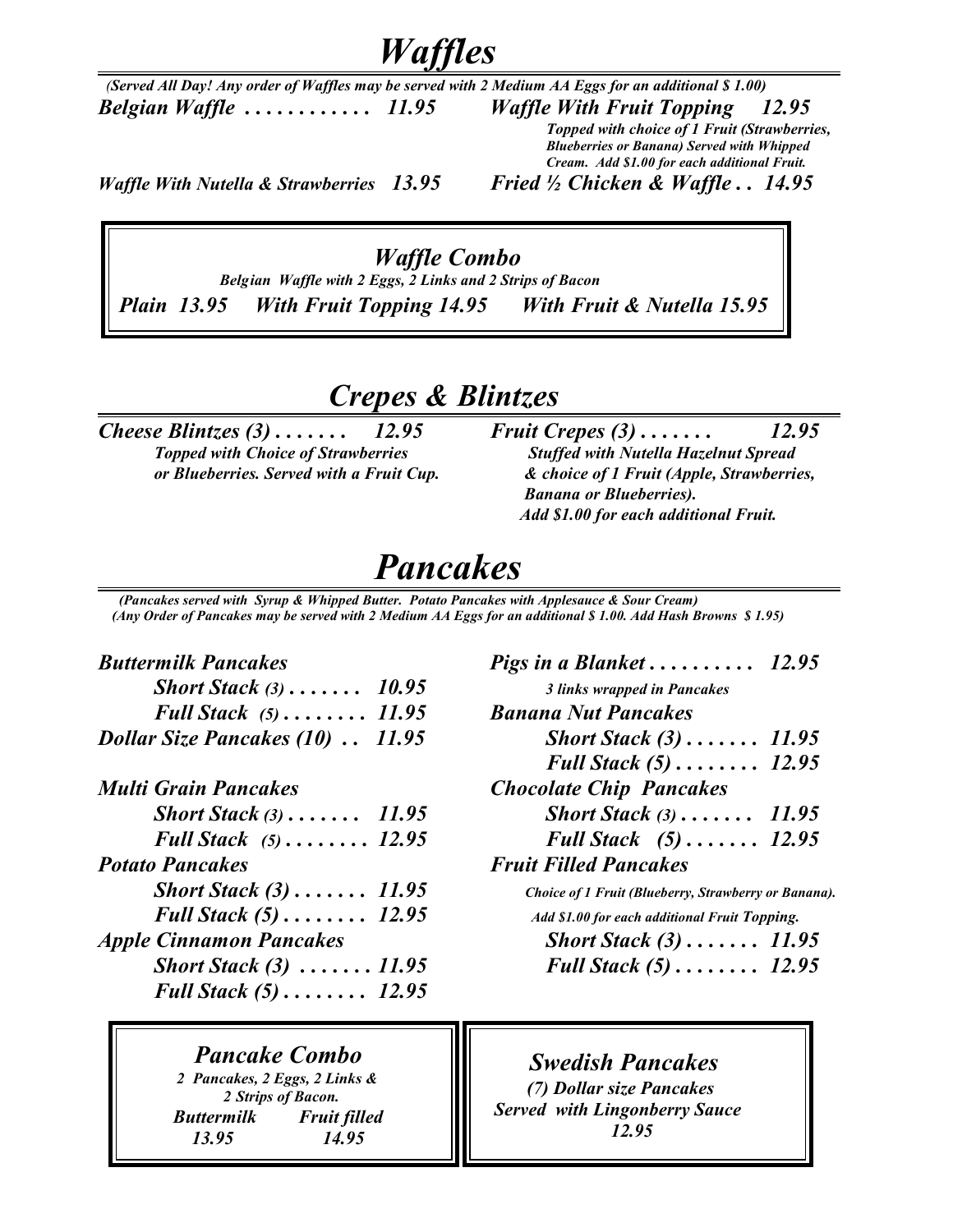### *Farm Fresh Egg Dishes*

*Any Egg Dish may be prepared with Egg Whites for \$1.00 extra. Served with Toast & Jelly & choice of Hash Browns, Home Fries, Sliced Tomato, Cottage Cheese or fresh Fruit Cup. Toast may be substituted with 2 Biscuits (Country gravy add \$2.25) or Sliced Tomatoes add \$1.00. All Egg dishes are made with 3 Medium AA Eggs. Extra Eggs 50c each. O'Brien style Potatoes add \$1.00.*

| One Egg Breakfast<br>11.50                      |
|-------------------------------------------------|
| <b>Two Egg Breakfast</b><br>11.95               |
| Three Egg Breakfast<br>12.50                    |
| <b>Bacon &amp; Eggs</b><br>13.95                |
| Sausage & Eggs (3) Patties or (4) Links $13.95$ |
| Ham & Eggs 13.95                                |
| Canadian Bacon & Eggs 13.95                     |
| Minced Ham & Eggs $\ldots$ . 13.95              |
| Minced Bacon, Sausage & Eggs 14.95              |
| Turkey Bacon & Eggs $14.50$                     |
| Turkey Sausage & Eggs  14.50                    |
| Veggie Sausage & Eggs14.50                      |
| Turkey Patty & Eggs $14.50$                     |
| Veggie Patty & Eggs 14.50                       |
| Hamburger Patty & Eggs 13.95                    |
|                                                 |

*Kobe Patty & Eggs* . . . . . . . . 14.95 *Polish Sausage & Eggs . . . . . 14.95 Halian Sausage & Eggs . . . . . 14.95 Bacon & Eggs . . . . . . . . . . . . 13.95 Chicken Apple Sausage & Eggs 14.95 Corned Beef Hash & Eggs. . . 14.95 Chicken Breast & Eggs .....14.95 Country Chicken Breast & Eggs 14.95 Chicken Fried Steak & Eggs 14.95 Minced Bacon, Sausage& Eggs 14.95 Gyros & Eggs . . . . . . . . . . . . . 14.95 Turkey Bacon & Eggs . . . . . . 14.50 Gyros Scramble . . . . . . . . . . . 14.95 Pepperoni Scramble . . . . . . . 13.95 Pork Chop (12 ozs)*  $\&$  *Eggs...* 17.95 *Turkey Patty & Eggs . . . . . . 14.50 Angus Top Sirloin & Eggs . . 19.95 N. Y. Steak & Eggs . . . . . . . 19.95 Hamburger Patty & Eggs . . . 13.95 Rib-Eye Steak & Eggs . . . . . . 20.95*

 **Coral Steak & Eggs 8 oz Sirloin Steak Served with Hash Browns, Toast & Jelly 14.95** 

### *Coral Favorites*

*Served with choice of Potato or a Fresh Fruit Cup*

 *an English Muffin. Muffin.*

- *of Turkey Bacon & Toast.*
- *& Toast & Toast*
- *Eggs Benedict* ............. 14.95 *Eggs Florentine* .......... 14.95 *Poached Eggs with Canadian 2 Poached Eggs with Spinach &* 2 Poached Eggs with Spinach & *Bacon & Hollandaise Sauce on Hollandaise Sauce on an English*
- *Turkey Breakfast Combo . . . 14.50 Eggs Scrambled w/ Spinach & Feta . . . . . . 14.95 3 Eggs, 2 Turkey Links, 2 strips Served w/ Hash Browns & Toast.*
- *Petite Breakfast Combo . . . . . . . 13.95 Vegetarian Breakfast Combo. . . 15.50 3 Eggs, 2 Links , 2 strips of Bacon 3 Eggs, 2 Veggie Sausages, a Veggie Patty*

#### *Breakfast Combo*

 *3 Eggs, 2 Links, 2 Strips of Bacon & half a Slice of Ham. Served with Hash Browns &Toast.* 

 *15.50*

#### *Breakfast Combo Supreme*

*3 Eggs, 2 Links,2 Strips of Bacon & Half slice of Ham. Served with Hash Browns, Toast & 2 Pancakes 17.50*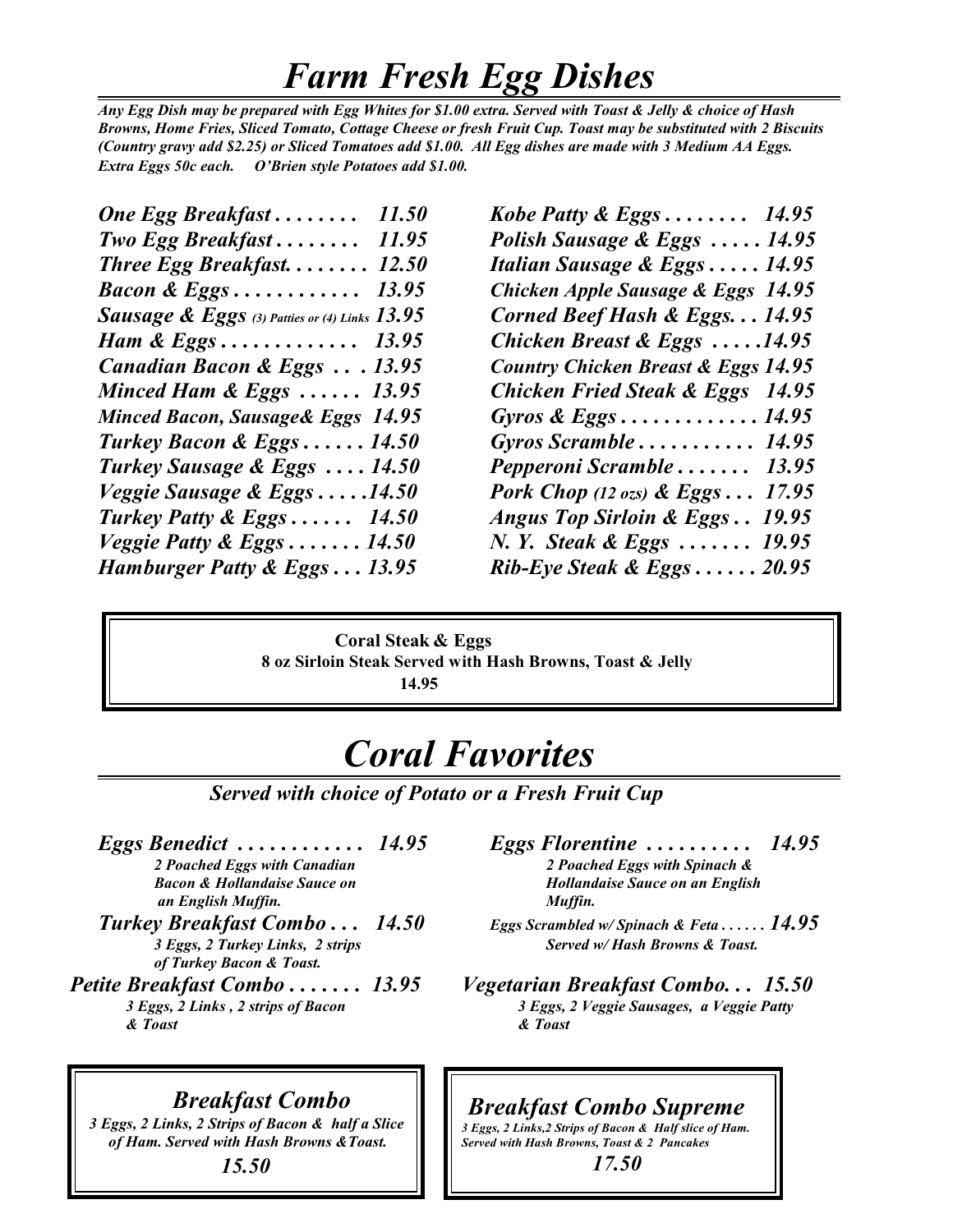### *Fluffy Omelettes*

*All Omelettes are made with 3 Medium AA Eggs (Extra Eggs 50c each) & served with Toast & Jelly & choice of Hash Browns, Home Fries, Sliced Tomato, Cottage Cheese or fresh Fruit Cup. Any Omelette dish may be prepared with Egg Whites for 1.00 extra. Add Cheese, Tomato, Green Peppers, Ortega Peppers, or Onions 50c each. Add Bacon, Sausage or Ham \$1.50 each. Add Mushrooms or Spinach 1.00 each. Add Feta Cheese or Avocado 1.50 each. O'Brien style Potatoes add 1.00. Toast may be substituted with 2 Biscuits (Country Gravy add 2.25) or sliced Tomatoes add \$1.00.* 

| Plain Omelette 12.50                      |  |
|-------------------------------------------|--|
| Cheese Omelette 12.95                     |  |
| Mushroom Omelette 13.50                   |  |
| Spanish Omelette 12.95                    |  |
| Denver Omelette 14.50                     |  |
| <b>Bacon &amp; Cheese Omelette  14.50</b> |  |
| Sausage Omelette  13.95                   |  |
| <b>Canadian Bacon Omelette  13.95</b>     |  |
| Corned Beef Omelette  14.95               |  |
| Pastrami Omelette 14.95                   |  |
| Salami & Provolone Omelette 14.50         |  |
|                                           |  |

*Plain Omelette . . . . . . . . . . . . 12.50 Ham Omelette . . . . . . . . . . . . 13.95 Cheese Omelette . . . . . . . . . . . 12.95 Ham & Cheese Omelette . . . . 14.50 Mushroom Omelette . . . . . . . . 13.50 Spinach Omelette . . . . . . . . . . 13.50 Spinach & Feta Cheese ....* 14.95 *Denver Omelette . . . . . . . . . . . 14.50 Spinach & Mushroom . . . . . 14.50 Bacon & Cheese Omelette . . 14.50 Turkey Omelette . . . . . . . . . . 14.50 Sausage Omelette . . . . . . . . . . 13.95 Chili & Cheese Omelette . . . . 14.50 Canadian Bacon Omelette . . 13.95 Ortega & Cheese Omelette . . . 13.50 Corned Beef Omelette . . . . . . 14.95 Ground Beef Omelette . . . . . . 13.95 Pastrami Omelette . . . . . . . . . 14.95 Chicken Breast Omelette . . . . 14.95 Salami & Provolone Omelette 14.50 Gyros Omelette . . . . . . . . . . . 14.95*

### *Gourmet Omelettes*

- *Tomato & Jack Cheese*
- *Mushrooms, Green Peppers,*  $\qquad \qquad$  *Roast Beef, Cheddar Cheese,*
- *Philly Cheese Steak Omelette 15.95 Cobb Omelette . . . . . . . . . . . 16.95 Grilled Steak w/ Onions, Bell Peppers & Jack Cheese Crumbled Bleu Cheese*
- *Pizza Omelette . . . . . . . . . . . . 15.50 Western Omelette . . . . . . . . . . 14.95 Sauce & Mozzarella Cheese*
- *Diced Ham with Pineapple Chunks. Corned Beef, Pastrami & Swiss Served with Hash Browns or a fresh Cheese*

 *Fruit Cup & Toast & Jelly*

- *Cheese & Avocado Topped with Marinara Sauce*.
- *Hobo Omelette . . . . . . . . . . . 17.95 Mexican Omelette . . . . . . . . 15.50 Ham, Bacon, Sausage, Bell Peppers, Tomato, Ground Beef, Green Onions, Bell Onions , Mushrooms & American Cheese. Peppers & Cheddar Cheese.*
- *California Omelette . . . . . . . . 15.50 Meat Lover's Omelette . . . . . . 15.95 Avocado, Green Chile, Bacon, Sausage, Ham, & Jack Cheese*
- *Vegetarian Omelette . . . . . . . 15.50 Frisco Omelette. . . . . . . . . . . . 15.95 Spinach, Tomato & Swiss Cheese Ortega Peppers & Tomato*
	-
	- *Pepperoni with Onions, Bell Peppers Minced Ham, Green Onions & Bell & Tomato. Topped with Marinara Peppers. Topped with Cheddar Cheese*
- *Hawaiian Omelette . . . . 14.50 Deli Omelette . . . . . . . . . . . . . 16.95*
- *Steak Omelette* . . . . . . . . . . 18.95 *Italian Omelette* . . . . . . . . . . . 16.95<br>Diced Sirloin Steak with Onions, **Italian Sausage, Onions, Bell Peppers**, *Diced Sirloin Steak with Onions, Italian Sausage, Onions, Bell Peppers, Bell Peppers, Mushrooms, Cheddar Mushrooms & Mozzarella Cheese.*
	- *Served with Ranchera Sauce.*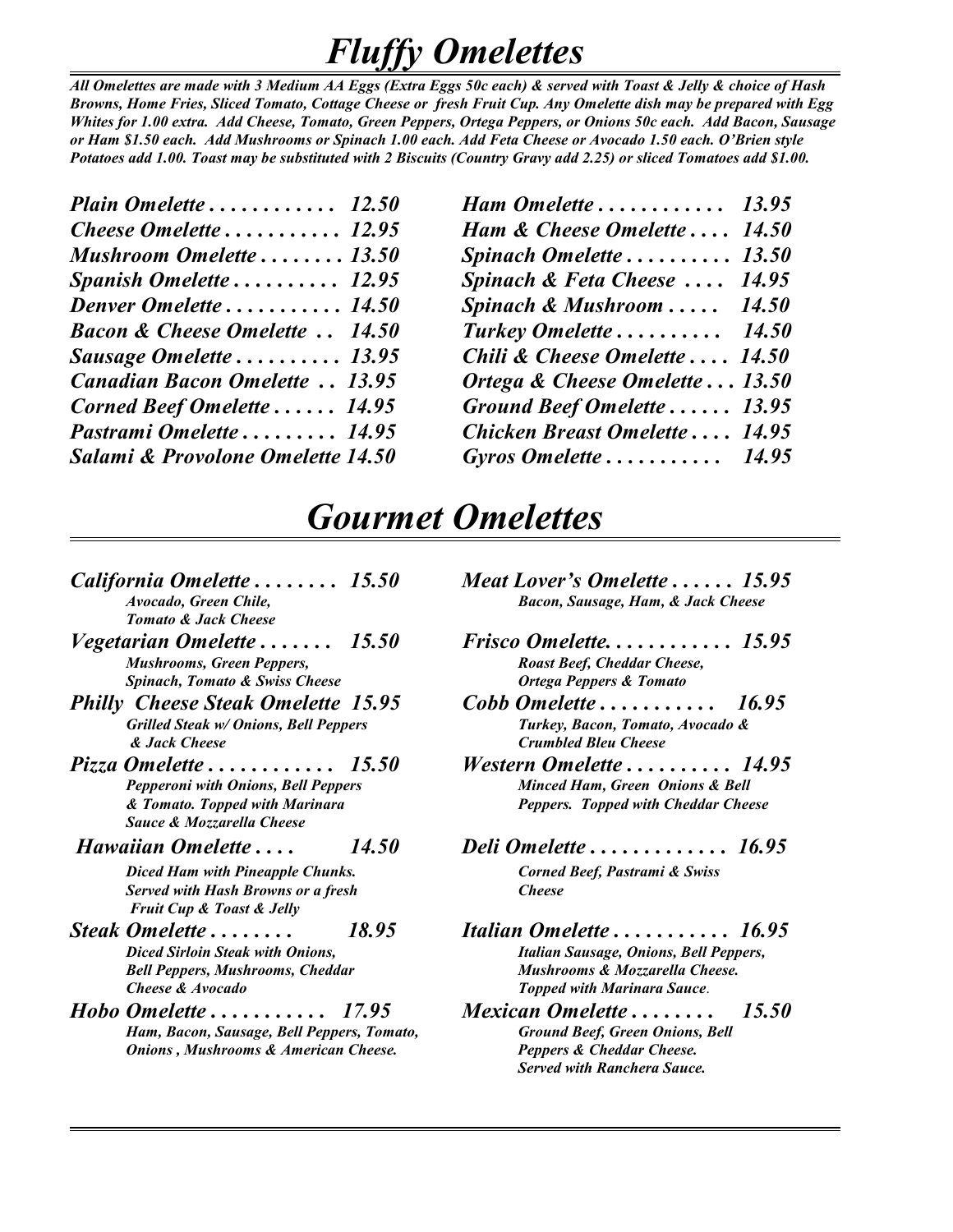### *Breakfast Sandwiches*

*Fried Egg (2) Sandwich . . . . 11.95 Bacon & Egg Sandwich . . . . .12.95 Sliced Tomato, or Cottage Cheese Sliced Tomato, or Cottage Cheese* 

*1 Egg, 1 Sausage Patty, 2 Strips of 1 Egg, 1 Slice Canadian Bacon & Bacon & a slice of American Cheese.* **a** *a slice of American Cheese. or Cottage Cheese or Cottage Cheese* 

*Ham, Turkey & Swiss Cheese Sandwich, Egg Whites, Fresh Spinach, Avocado, dipped in Egg Batter & grilled to perfection. Turkey Bacon, & Swiss Cheese,*  **Served with choice of Potato, Sliced** *Tomato, or Cottage Cheese Served with Hash Browns*

*Served in a French Roll with Choice of Served open face with Sliced Onions Potato, Sliced Tomato, or Cottage Cheese & Sliced Tomato*

# **Served with choice of Potato,**

#### *English Muffin Sandwich . . .12.95 Canadian Bacon Sandwich . . 11.95*

*Served with choice of Potato, Sliced Tomato, Served with choice of Potato, Sliced Tomato,*

#### *Monte Cristo . . . . . . . . . . . . . . 16.95 Power Sandwich . . . . . . . . . . . 16.95*

#### *Scrambled Eggs & Feta Cheese Sandwich 13.95 Lox, Bagel & Cream Cheese 17.95*

### *Huevos Del Coral*

# *and Refried Beans. or Tortilla Chips.*

- *& Scrambled Eggs (3). Served with Rice, Served with Rice, Tortilla Chips. Tortilla Chips*
- 

*Refried Beans & Rice Toast, Rice & Refried Beans.*

*Eggs, Jalapenos, Cheddar & Pepper Jack. Served with Rice & Refried Beans* 

- *Huevos Rancheros.* . . . . . . . . . . 13.95<br>*2 Eggs on a Corn or Flour Tortilla Fiesta Ranchera . . . . . . . . . . . . . 14.95<br><i>Sirloin Steak & Eggs (3). Served with Rice 2 Sirloin Steak & Eggs (3). Served with Rice & Jack Cheese. Served with Rice & Beans & choice of Tortillas or*
- *Machaca Con Huevos . . . . . . 14.95 Chorizo Con Huevos . . . . . . . 14.95 Shredded Beef, Tomato, Green Peppers Chorizo with scrambled Eggs (3) , Refried Beans & choice of Tortillas or Refried Beans & choice of Tortillas or*
- *Huevos a La Mexicana . . . . . 14.50 Jalapeno Omelette . . . . . . . . . 14.50 Eggs Scrambled with Fresh Tomatoes, Onions, Jalapenos, Red Onions, Tomato & & Jalapenos. Served w/ Hash Browns or Pepper Jack Cheese. Served with*
- *Breakfast Quesadilla . . . . . . 14.50 Breakfast Tacos (3) . . . . . . . . 14.50 Served with Rice & Refried Beans Stuffed with Eggs, Cheddar & Avocado Served with Rice & Beans*

#### *Chilaquiles*

 *Tortilla Chips with Red Chile Sauce, topped with Mozzarella Cheese & Eggs. Served with Avocado, Rice & Refried Beans 13.95*

#### *Breakfast Burrito*

 *3 Eggs, Sausage, Potato & Cheddar Cheese. Served with a side of Ranchera Sauce & Hash Browns.* 

 *13.95*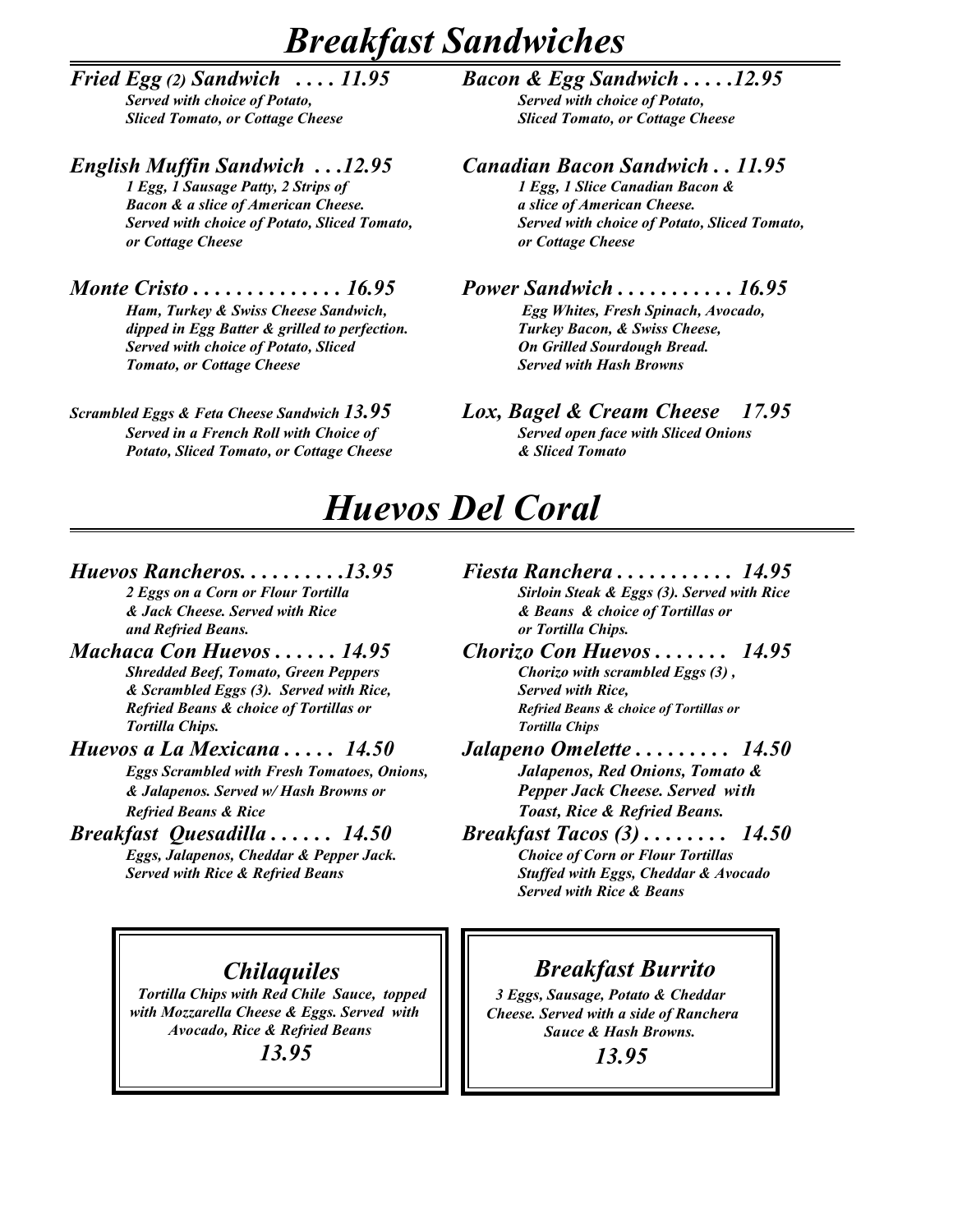### *Appetizers*

| 5.95<br>French Fries                                                                 | <b>Seasoned Curly Fries</b>                                            |
|--------------------------------------------------------------------------------------|------------------------------------------------------------------------|
| <b>Served with Ranch Dressing.</b>                                                   | Chicken Wings $(10)$<br>Served with Ranch dressing.                    |
| <b>Sweet Potato Fries</b><br>6.95                                                    | Chicken Strips $(5)$<br><b>Served with Ranch Dressing</b>              |
| <b>Jalapeno Poppers</b> (10) $\ldots$<br>13.95<br><b>Served with Ranch Dressing.</b> | <b>Beer Battered Shrimp (10).</b><br><b>Served with Cocktail Sauce</b> |
| Mozzarella Cheese Sticks (10) 13.95<br><b>Served with Marinara Sauce.</b>            | <b>Fried Clam Strips</b><br><b>Served with Cocktail Sauce.</b>         |
| <b>Loaded French Fries</b><br>7.95<br>Topped w/ Cheddar, Bacon & Chives              | <b>Chili Cheese Fries</b>                                              |
| Sliders 13.95<br>3 Mini Burgers w/ American Cheese<br>& Grilled Onions               | Fried Mushrooms $(10)$<br>Served with Ranch dressing.                  |
| Seasoned Waffle Fries 6.95                                                           | Cheese Fries                                                           |
|                                                                                      |                                                                        |

*Nachos Deluxe.* . . . . . . . . . . . *13.95 Served with Chicken or Ground Beef, Chicken Wings, Cheese Sticks, Onion Rings Refried Beans, Nacho Cheese Sauce, Zucchini & Jalapeno Poppers. Served with Onions, Tomatoes & Jalapenos. Calculary <b>Ranch & Marinara Sauce. Ranch & Marinara Sauce.* 

*Shrimp Cocktail (5) 14.95 Large Black Tiger Shrimp Served with Cocktail Sauce*

| 5.95<br><b>French Fries</b>                                                   | 6.95<br><b>Seasoned Curly Fries</b>                                                                                                 |
|-------------------------------------------------------------------------------|-------------------------------------------------------------------------------------------------------------------------------------|
| 6.95<br><i>Onion Rings</i><br><b>Served with Ranch Dressing.</b>              | 13.95<br>Chicken Wings $(10)$<br>Served with Ranch dressing.                                                                        |
| <b>Sweet Potato Fries</b><br>6.95                                             | Chicken Strips $(5)$ 13.95<br><b>Served with Ranch Dressing</b>                                                                     |
| Jalapeno Poppers (10)<br>13.95<br><b>Served with Ranch Dressing.</b>          | <b>Beer Battered Shrimp</b> $(10) \ldots$ 14.95<br><b>Served with Cocktail Sauce</b>                                                |
| Mozzarella Cheese Sticks (10) 13.95<br><b>Served with Marinara Sauce.</b>     | Fried Clam Strips $13.95$<br><b>Served with Cocktail Sauce.</b>                                                                     |
| <b>Loaded French Fries</b><br>7.95<br>Topped w/ Cheddar, Bacon & Chives       | <b>Chili Cheese Fries</b><br>7.95                                                                                                   |
| Sliders 13.95<br>3 Mini Burgers w/ American Cheese<br>& Grilled Onions        | Fried Mushrooms $(10)$ 13.95<br>Served with Ranch dressing.                                                                         |
| Seasoned Waffle Fries $\ldots \ldots 6.95$                                    |                                                                                                                                     |
| <b>Fried Zucchini</b> 11.95                                                   | Cheese Quesadilla $\ldots \ldots \ldots$ 10.95                                                                                      |
| Served with Ranch dressing.                                                   | With Chicken $13.95$                                                                                                                |
| Nachos Deluxe. 13.95<br>$\alpha$ $\alpha$ $\alpha$ $\alpha$ $\alpha$ $\alpha$ | Appetizer Platter  20.95<br>$\alpha \cdot \mathbf{1}$ $\alpha \cdot \mathbf{1}$ $\alpha \cdot \mathbf{1}$ $\alpha \cdot \mathbf{1}$ |

*Stuffed Jalapeno Skins (10) 14.95 Stuffed with Potato, Cheddar, Mozzarella, Bacon, Garlic & Chives* 

### *Soups & Salads*

 *Served with Crackers.* 

| Soup of the Day $5.50$ 5.95 6.50      |       |
|---------------------------------------|-------|
| Soup & Salad $11.50$                  |       |
| A Bowl of our Soup du jour & a dinner |       |
| Salad with your choice of Dressing.   |       |
| <b>Soup (Bowl) &amp; a Fruit Bowl</b> | 11.50 |
| Soup in a Bread Bowl                  | 8.95  |

*Soup (Bowl)* & *Garlic Bread* 7.95 *Soup or Salad & ½ Sandwich 12.95* 

 *A Bowl of our Soup du jour & a dinner A Bowl of our Soup or a dinner Salad & ½ a Tuna, Turkey, Ham or Roast Beef Sandwich.* 

**Soup in a Bread Bowl & Salad 14.50** 

#### *Available after 5:00 PM*

 *Soup or Salad & Spud Combo. . . . 13.50*

 *A fresh green Salad or a bowl of soup with a stuffed Baked Potato, stuffed with Cheddar Cheese, Mozzarella Cheese, Bacon & Chives*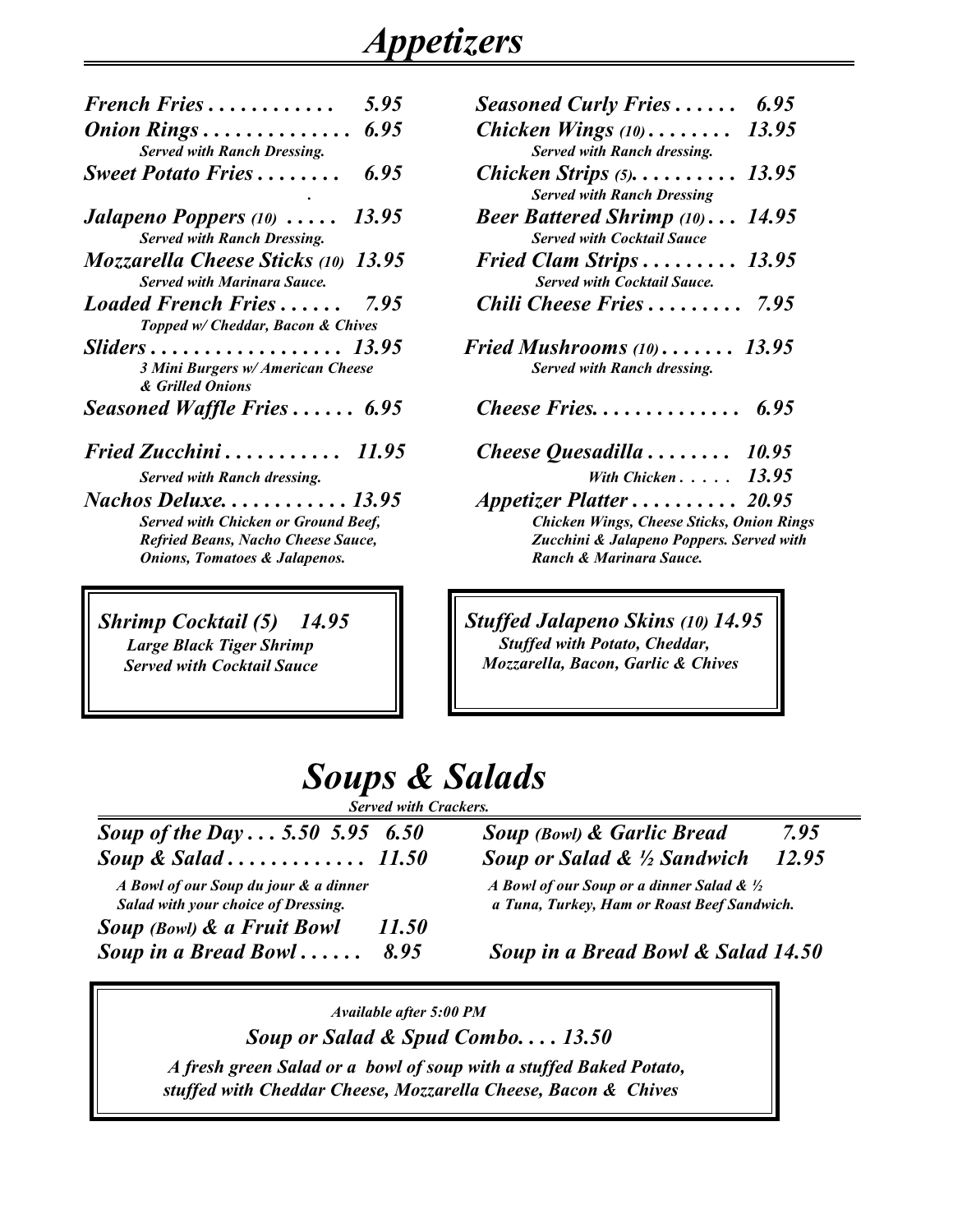### *Salads*

*Half Salads \$1.00 off regular price. Served with Crackers & choice of Dressing (Ranch, Bleu Cheese, Thousand, Greek, Italian, Caesar, Honey Mustard, Raspberry Vinaigrette & Balsamic Vinaigrette). Extra Dressing 50c ea. Add Chicken Breast \$3.00. Add Steak \$4.00. Add Dinner Roll 50c, Sourdough Bread \$1.95, Garlic Bread \$2.25.*

- *Ham, Turkey, American & Swiss Cheese, Tomato, Bell Pepper hard boiled Egg & and Croutons. Cucumber, on a bed of Crisp Lettuce.*
- *Tomato, Cucumber, and Bleu Cheese Croutons, dressed with delicious Caesar Crumbles on a bed of crisp Lettuce. Dressing & Parmesan Cheese. Crumbles on a bed of crisp Lettuce.*
- *Lettuce, Cucumber, Tomato, Red Onion,*
- *Red Onions, Feta Cheese & Olives over and Salmon Fillet. Mostaccioli. Served with Greek Dressing*
- *Sliced Tomato, Cucumbers, Feta Cheese, Green Onions, Bell Pepper, Olives & Oregano. Served & Sourdough Bread.*
- *Santa Fe Chicken Salad . . . . 15.95 Spinach Salad . . . . . . . . . . . . . . 15.95 Romaine Lettuce w/Blackened Chicken Breast Black Beans, Pepper Jack, Tomato, Red Onion, Tomato, Cucumbers, Mushrooms Cilantro, Corn, Avocado, Tortilla Strips & Ranch. and Bacon. Served with Bacon Dressing.*
- *Served with Oriental Sesame Dressing. B.B.Q. Chicken Breast.*
- 
- *Chicken Salad Plate. . . . . . . . 15.95 Combination Salad . . . . . . . . . . 17.95 Chicken Salad on a bed of Crisp Lettuce with*
- *Tuna Salad Plate . . . . . . . . . . 15.95 Chicken Breast Salad . . . . . . . . 15.95 Tomato, Cucumber, Bell Pepper & a hard boiled Egg.*
- 

*Cheese, Refried Beans, Sour Cream & Salsa. Cucumber & Bell Pepper on a bed of* **Served in a Large Tortilla Shell.** Comparent and the crisp Lettuce.

*Strawberry Mango Salad . . . . . 12.95 Buffalo Chicken Salad . . . . . . . 15.95 Fresh Strawberries, Mangos, Cucumbers, Mix. Served w/ Raspberry Vinaigrette. On a bed of Crisp Lettuce. With Chicken Breast add 3.00* 

*Dinner Salad (Small) 5.95 (Large) 11.95 Fruit Salad with Cottage Cheese 15.95*

- *Chef's* Salad **.** . . . . . . . . . . . . . 15.95 B.L.T.A. Salad **.** . . . . . . . . . . . . . . 15.50<br>Ham, Turkey, American & Swiss Cheese, Bacon, Crisp Lettuce, Tomato, Avocado,
- *Cobb Salad . . . . . . . . . . . . . . . 15.95 Caesar Salad . . . . . . . . . . . . . . . . 11.95 Diced Turkey, Bacon, hard boiled Egg, Crisp Romaine Lettuce, Tomato & seasoned*
- *Greek Salad . . . . . . . . . . . . . . 15.95 Chicken Caesar Salad . . . . . . . . . 15.95 Feta Cheese, Olives & Bell Pepper. Avocado & Julienne of Chicken Breast.*
- *Greek Pasta Salad . . . . . . . . . 15.95 Salmon Caesar Salad . . . . . . . . . 17.95 Chopped Tomato, Cucumber, Bell Peppers Our delicious Caesar Salad topped with Avocado*
- *Greek Country Salad* . . . . . . . 11.95 Shrimp Caesar Salad . . . . . . . . . 17.95<br>Sliced Tomato, Cucumbers, Feta Cheese, *Dur Delicious Caesar Salad topped with Green Onions, Bell Pepper, Olives five jumbo Black Tiger Shrimp.*
	-
- *Chinese Chicken Salad . . . . . 15.95 BBQ Chicken Salad . . . . . . . . . 15.95 Julienne of Chicken Breast over crisp Lettuce, Red Onion, Jack Cheese, Avocado, Lettuce with Mandarin Oranges, Chinese Tomato, Corn, Cilantro & Tortilla Strips. Rice Noodles, Almonds & Green onions. Tossed with Ranch Dressing & Topped with*
- *Antipasto Salad . . . . . . . . . . . 15.95 Fried Chicken Salad . . . . . . . . . 15.95 Crisp Lettuce, Genoa Salami, Breaded Chicken Breast with Avocado, Provolone Cheese, Tomato, Olives, hard boiled Egg, Tomato, Cucumber Garbanzo Beans, Pepperoncini Peppers. & Bell Pepper, on a bed of Crisp Lettuce.*
	- *Tomato, Cucumber, Bell Pepper & a hard boiled Egg. With Tomato, Egg, Cucumber & Bell Pepper.*
		- *<i>Julienne of Chicken Breast with* Avocado, hard<br>boiled Egg, Cucumber, Bell Pepper & Tomato.
- *Chicken Tostada Salad . . . . 15.95 Steak Salad . . . . . . . . . . . . . . . . 17.95 Julienne of juicy Chicken Breast Julienne of juicy steak, cooked to your taste with shredded Lettuce, Tomato, Cheddar with Avocado, hard boiled Egg & Tomato,*
	- *& Almonds on a bed of Spring Lettuce Tomato, Cucumber, & Cheddar Cheese*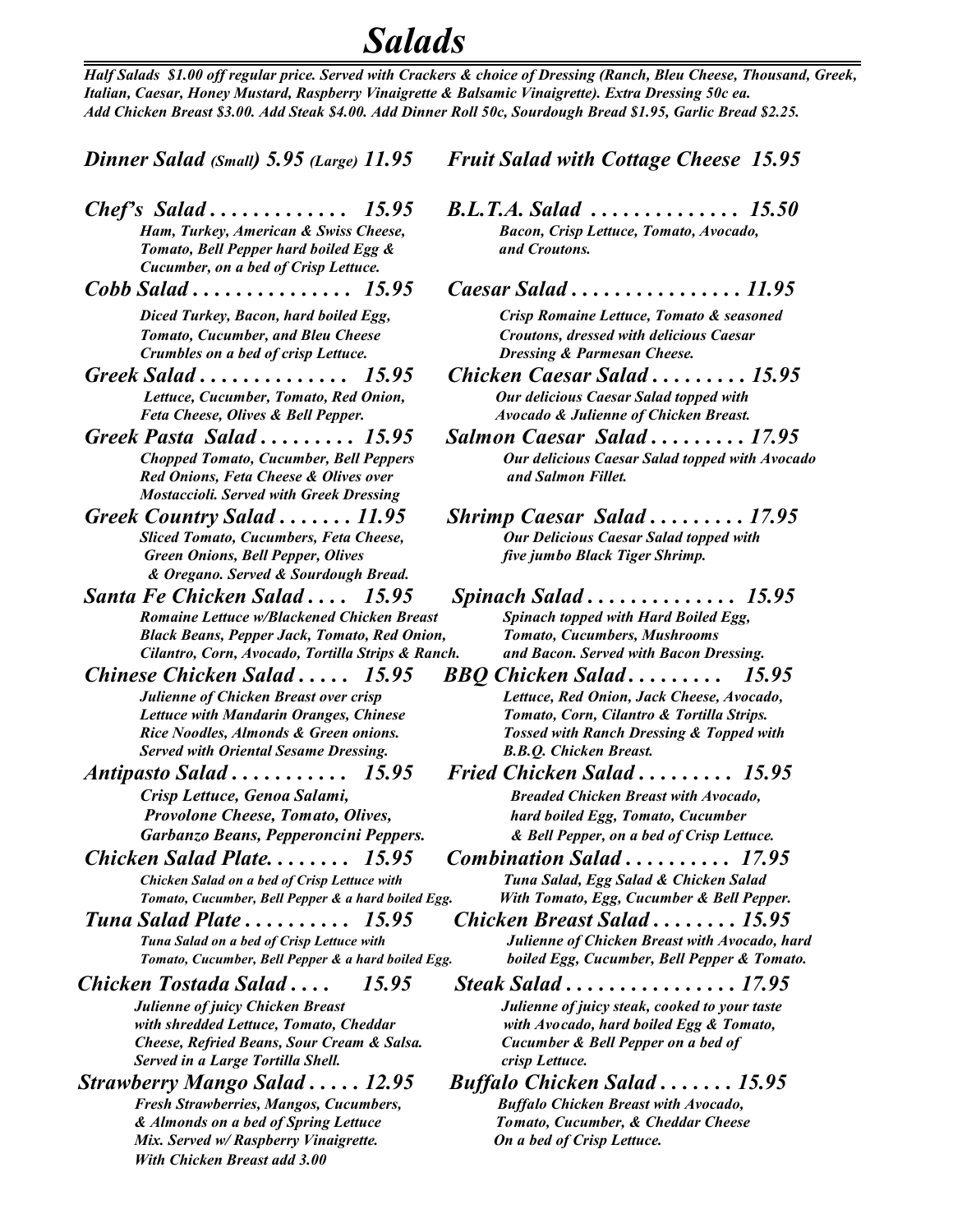### *Hot Sandwiches*

 *(Add for Substitutions In place of French Fries: Sweet Potato Fries, Seasoned Curley Fries, Fried Zucchini, Seasoned Waffle Fries or Onion Rings \$1.00) Grilled Cheese. . . . . . . . . . . . . 11.95 Fried Egg Sandwich. . . . . . . . 11.95 With Ham or Bacon . . 12.95 With Bacon . . . . . . . . . . 12.95 Served with French Fries* 

- *Patty Melt*  $\dots \dots \dots \dots \dots \dots \dots \dots \dots \dots \dots \dots \dots$  15.95 *Hamburger Patty with grilled Onions & American Cheese on Rye Bread. with Vegetables, Mashed Potatoes & Served with French Fries & Cole Slaw.*
- *Turkey Melt . . . . . . . . . . . . . . 15.95 Hot Turkey Sandwich . . . . . . 16.95*  **Grilled Turkey Breast & Swiss Cheese**  $on$  grilled Sourdough Bread. *Served with French Fries & Cole Slaw.*
- *Tuna Melt . . . . . . . . . . . . . 15.95 French Dip Sandwich . . . . . . . 15.95 Grilled Tuna Salad with <i>American Cheese on Rye Bread. Served with French Fries & Cole Slaw. French Fries & Cole Slaw.*
- *B.B.Q. Sandwich (Beef, Pork or Chicken)* 15.95 *Choice of Beef, Pulled Pork or Chicken on a Hamburger Bun. Served with B.B.O. Sauce, French Fries & Cole Slaw.*
- *Reuben . . . . . . . . . . . . . . . . . . 16.95 Buffalo Chicken Sandwich . . 15.95*

*Sliced grilled Corned Beef or Pastrami, Swiss Cheese & Sauerkraut on Rye Bread. Served with French Fries & Cole Slaw.* 

#### *California Chicken Sandwich 16.95 Chicken Breast Sandwich . . . 15.95*

*Chicken Breast Sandwich, Topped with Avocado, Bacon, & Swiss Cheese on a French Roll with Lettuce & Tomato. on Grilled Sourdough. Served with French Fries Served with French Fries*

*Gyros Sandwich . . . . . . . . . . 15.95 Hot Pastrami Sandwich . . . . . 15.95* 

*Herb Beef in a Pita Bread with Tomatoes*  $&$  Onions. Served with French Fries  $&$  our secret Grecian Dip.

- *Gyros Melt . . . . . . . . . . . . . . 15.95 New York Steak Sandwich . . . 19.95 Grilled slices of Gyro Meat with grilled Onions and Swiss Cheese on a French Roll. Served with French Fries.*
- *Monte Cristo* . . . . . . . . . . . . . 16.95 *Ham, Turkey & Swiss Cheese, dipped in Egg Batter & lightly grilled Served with Syrup & French Fries. Served with French Fries*
- *Frisco Sandwich . . . . . . . . . 15.95 Meatball Sandwich. . . . . . . . . 15.95 Sliced Grilled Beef, Cheddar Cheese,* **Ortega Peppers & Tomato on Sourdough** *Bread. Served with French Fries Served with French Fries or choice of Pasta.*
- *Pot Roast Sandwich . . . . . . . 16.95 Cuban Sandwich . . . . . . . . . . 16.95 Our famous Pot Roast served open face with Vegetables, Mashed Potatoes & Brown Gravy.*
- *Grilled Chicken, Crispy Bacon, fresh Lettuce, Crispy Chicken Breast with, Served with French Fries On a Bun. Served with French Fries.*

|    | ca Carley I Hes, I Hea Zacemmi, Scasonca 11 affic I Hes of Onton Ring                            |
|----|--------------------------------------------------------------------------------------------------|
|    | Fried Egg Sandwich $11.95$                                                                       |
|    | With Bacon $12.95$                                                                               |
|    | <b>Served with French Fries</b>                                                                  |
|    | Hot Beef Sandwich  16.95                                                                         |
|    | <b>Slices of Roast Beef. Served open face</b>                                                    |
|    | with Vegetables, Mashed Potatoes &                                                               |
|    | <b>Brown Gravy.</b>                                                                              |
|    | Hot Turkey Sandwich  16.95<br><b>Sliced Turkey Breast. Served open face</b>                      |
|    | with Vegetables, Mashed Potatoes &                                                               |
|    | Turkey Gravy.                                                                                    |
|    | French Dip Sandwich $\ldots \ldots 15.95$                                                        |
|    | Choice of Roast Beef, Turkey, or Pastrami.                                                       |
|    | Served on a French Roll with Au Jus,<br>French Fries & Cole Slaw.                                |
|    |                                                                                                  |
|    | <b>Turkey Pesto Panini</b> (Contains Pine Nuts) 16.95                                            |
|    | <b>Sliced Turkey, Pepper Jack Cheese,</b><br>Sun Dried Tomatoes, & Pesto on Ciabatta Bread.      |
|    | <b>Served with French Fries</b>                                                                  |
|    | <b>Buffalo Chicken Sandwich  15.95</b>                                                           |
|    | Crispy Chicken Breast, Lettuce, Tomato,                                                          |
|    | Onions, Pepper Jack Cheese & Buffalo Sauce on<br>a Hamburger Bun. Served with French Fries.      |
|    | <b>Chicken Breast Sandwich  15.95</b>                                                            |
|    | <b>Grilled tender Filet of Chicken Breast on</b>                                                 |
|    | a French Roll with Lettuce & Tomato.                                                             |
| es | <b>Served with French Fries</b>                                                                  |
|    | Hot Pastrami Sandwich  15.95                                                                     |
|    | Grilled lean Pastrami.                                                                           |
|    | Served on Rye Bread with choice of<br><b>French Fries &amp; Cole Slaw.</b>                       |
|    | <b>New York Steak Sandwich  19.95</b>                                                            |
|    | Tender & juicy Choice New York Steak                                                             |
|    | cooked to your taste. Served open face                                                           |
|    | with French Fries & Cole Slaw.                                                                   |
|    | Philadelphia Cheese Steak  15.95                                                                 |
|    | <b>Grilled Steak with Onions, Bell Peppers</b>                                                   |
|    | & Jack Cheese on a French Roll.<br><b>Served with French Fries</b>                               |
|    | Meatball Sandwich 15.95                                                                          |
|    | <b>Meatballs with sauteed Bell Peppers &amp; Onions</b>                                          |
|    | Topped with Mozzarella Cheese & Marinara Sauce.                                                  |
|    | Served with French Fries or choice of Pasta.                                                     |
|    | Cuban Sandwich $\ldots \ldots \ldots$ 16.95                                                      |
|    | <b>Sliced Ham, Tender Pork, Melted Swiss,</b><br>Dill Pickles & Yellow Mustard. Served w/ Fries. |
|    |                                                                                                  |

*Chicken Club . . . . . . . . . . . . . 16.95 Crispy Chicken B.L.T.A. . . . . 16.95 Tomato, & Mayonnaise. Lettuce, Tomato, Avocado, & American Cheese*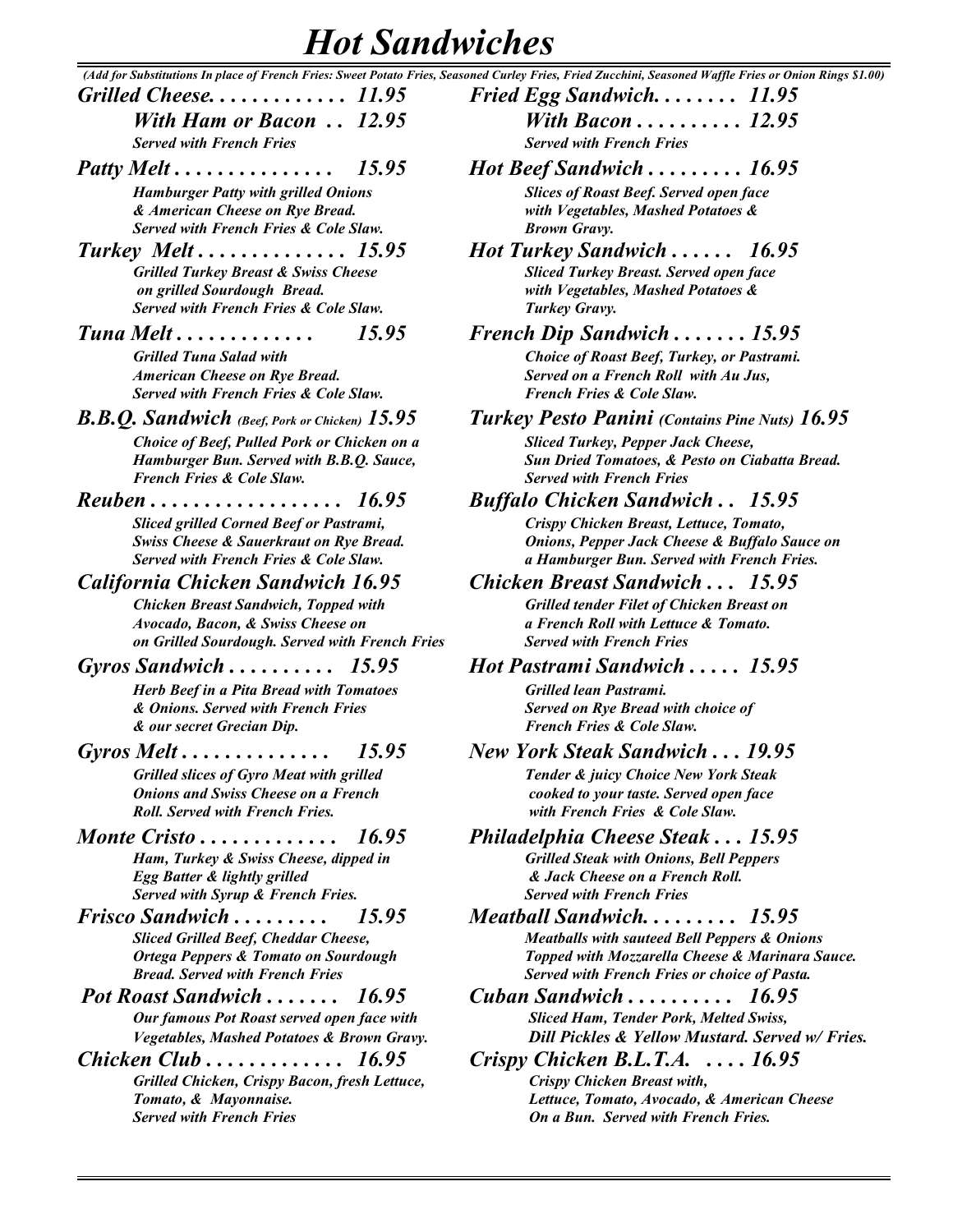### *Deli Sandwiches*

 *(Add for Substitutions in Place of French Fries: Sweet Potato Fries, Curley Fries, Fried Zucchini, Seasoned Waffle Fries or Onion Rings \$1.00)*

 *and French Fries French Fries*

- *Ham & Cheese Sandwich . . . .15.95 Cold Turkey Breast . . . . . . . . 15.95 Ham & choice of Cheese. Served with Lettuce, Served with Lettuce, Tomato & Tomato and French Fries French Fries <i>French Fries*
- *With Avocado . . . . . . . . 15.95 Turkey, Crisp Bacon, fresh Lettuce, Served with French Fries Tomato & Mayonnaise. Served with*

#### *Corned Beef Sandwich. . . . . . 15.95 Cold Pastrami Sandwich . . . . 15.95*

 *Sliced Corned Beef. Served either hot Sliced lean Pastrami.* 

*Cobb Sandwich . . . . . . . 16.95 Coral Special . . . . . . . . . . . . . 15.95* 

 *Avocado & Bleu Cheese. Served on Sourdough Served on Sourdough Bread with Bread with French Fries. Cole Slaw & French Fries..*

- *Cold Roast Beef . . . . . . . . . . . 15.95 Egg, Tuna or Chicken Salad 15.95 Served with Lettuce, Tomato, Served with Lettuce, Tomato &*
	-
- *Bacon Lettuce & Tomato . . . . 14.95 Club Sandwich . . . . . . . . . . . . 16.95*

 *French Fries* 

 *or cold on Rye Bread with French Fries Served on Rye Bread with French Fries* 

*Cold Turkey & Bacon with Lettuce, Tomato, Sliced Ham, Turkey & Swiss Cheese.* 

### *Veggie Sandwiches*

*French Fries & Cole Slaw Bread. Served with French Fries.*

*Veggie Patty Melt . . . . . . . . . 15.95 Grilled Veggie Sandwich . . . 15.95*

- *Garden Burger Patty with grilled onions Swiss Cheese, Onions, Mushrooms, Tomato, & melted Cheese on Rye Bread with Bell Peppers & Avocado on Sourdough*
- *Cold Veggie Sandwich . . . . . 15.95 Veggie Monte Cristo . . . . . . . . 15.95 Lettuce, Tomato, Onions Avocado, Veggie Patty with Swiss Cheese and Egg & Swiss Cheese. Served with choice Bread dipped in Egg Batter and Grilled. Served with French Fries Served with French Fries*

### *Wraps*

*Choice of Spinach, Southwest, Whole Wheat or Flour Tortilla. Served with choice of Fresh Fruit, French Fries or Cole Slaw*

- *Bacon, Lettuce, Tomato & Avocado. Ham, Lettuce, Tomato & Swiss Cheese.*
- *Lettuce & Tomato. Turkey, Bacon, Lettuce, Tomato*
- 

- *Avocado & Cheddar Cheese. & Swiss Cheese.*
- *Lettuce, Tomato, Avocado, Parmesan Red Onions & Cilantro. Cheese and Caesar Dressing.*
- 
- *Mediterranean Chicken Wrap 16.95 Chicken Breast, Lettuce, Tomato Cucumbers & Feta Cheese. Served with Greek dressing.*
- *B.L.T.A. Wrap . . . . . . . . . . . . 18.95 Ham & Cheese Wrap . . . . . . . 15.95*
- *Egg, Chicken or Tuna Salad 15.95 Club Wrap . . . . . . . . . . . . . . . 16.95*
- *Turkey Wrap . . . . . . . . . . . . . 16.95 Cold Veggie Wrap.. . . . . . . . . 15.95*

 *Turkey, Lettuce, Tomato, Swiss Cheese & Avocado Lettuce, Tomato, Onion, Cucumber, Swiss Cheese & Avocado* 

- *Steak Wrap . . . . . . . . . . . . . . . 17.95 Grilled Veggie Wrap . . . . 15.95 A juicy Steak with Lettuce, Tomato, Assorted grilled Vegetables, Avocado*
- *Chicken Caesar Wrap*  $\dots$ . 16.95<br>*Grilled Chicken Breast with Romaine B.B.Q. Chicken Wrap*  $\dots$ . 16.95 *Grilled Chicken Breast with Romaine Chicken Breast, Lettuce, Tomato, Avocado,*
- *Cobb Wrap .. . . . . . . . . . . . . 16.95 Buffalo Chicken Wrap . . . . . . 16.95 Cold Turkey with Bacon, Lettuce, Diced Breaded Chicken Breast with Lettuce, Tomato, Avocado & Bleu Cheese. Tomato, Avocado, Buffalo Sauce & Pepper Jack.*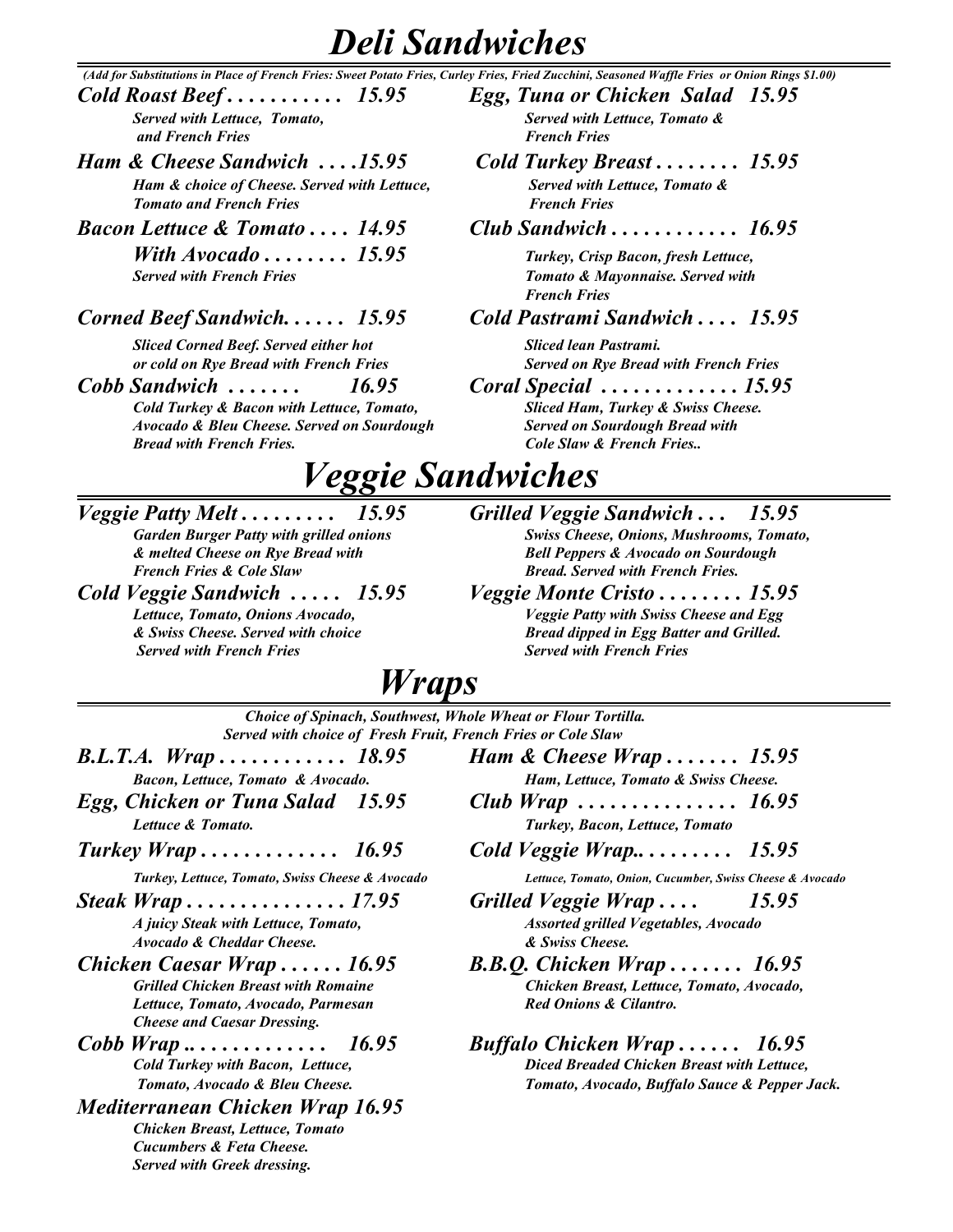### *Casa Del Coral*

 *Served with choice of soup or salad*

*Cheese Quesadilla . . . . . . . . 14.95 Fajitas . . . . . . . . . . . . . . . . . . . . . . . 17.95*

**Served with choice of Corn or Flour Tortillas** 

*Red Onion, Cilantro, & Pepper Jack Cheese. & Pepper Jack Cheese. Served with Rice & Beans Served with Rice & Beans*

*Chili*

- *Chili & Beans (Cup) 5.95 (bowl) 6.95 Chili Cheese Fries . . . . . . . . . 7.95 Topped with Cheddar Cheese & diced Onions Our Chili & Beans with Cheddar*
- *Chili Pot . . . . . . . . . . . . . . . . . 14.95 Chili Size . . . . . . . . . . . . . . . . 14.95*
- *Chili & Spaghetti . . . . . . . . . . 16.95 Chili Frank . . . . . . . . . . . . . . 14.95 Bread & choice of Soup or Salad. Cheddar Cheese & diced Onions.*
- *over French Fries.*
- *A Bowl of Chili & Beans with Cheddar Our delicious Hamburger served open Cheese & Onions. Served with Salad & face & smothered with Chili & Beans, a slice of Garlic Bread. melted Cheddar Cheese & diced Onions. Served with French Fries.*
	- *Our Chili & Beans over a generous portion Our all-beef Frank on a French Roll, of Spaghetti. Served with a slice of Garlic smothered with Chili & Beans, melted Served with French Fries.*

*Chili in a Bread Bowl 9.95 Our Chili & Beans in a Bread Bowl with Cheddar Cheese & diced Onions.*

 *Warmed Flour Tortilla stuffed with Julienne of Chicken Breast or chunks of Steak, Cheddar & Jack Cheese. Served with marinated in Wine & Herbs & sauteed with Refried Beans, Spanish Rice, fresh Vegetables. Served with Spanish Rice & Pico de Gallo. Pico de Gallo & choice of Corn or Flour Tortillas*

*Chicken Quesadilla . . . . . . . 17.95 Veggie Fajitas . . . . . . . . . . . . . . . . . 16.95 Our Cheese Quesadilla with chunks* Marinated & sauteed fresh Vegetables.  *of Chicken Breast. Served with Spanish Rice, Refried Beans, Pico de Gallo & choice of Corn or Flour Tortilla.*

- *Ortega Quesadilla . . . . . . . . . 16.95 Steak or Chicken Burrito . . . . . . . . 17.95 <i>Our delicious Cheese Quesadilla stuffed <i>Stuffed with Cheese, Onion, Bell Pepper, Cilantro,**Cheese <i>Onion, Bell Pepper, Cilantro, with diced Ortega Peppers. Served with* Rice & Refried Beans, wrapped in a flour Tortilla. *Spanish Rice, Refried Beans, & Pico de Gallo. Served with Spanish Rice, Refried Beans, & Pico de Gallo.*
- *Carnitas Plate . . . . . . . . . . . 17.95 Soft Tacos(3) (Steak, Fish or Chicken) . . . 17.95 Pulled Pork, Avocado, Rice & Beans.* Served with choice of Corn or Flour Tortillas<br>Served with choice of Corn or Flour Tortillas Stuffed with Steak Fish or Chicken. *& a Red Chile Sauce. Topped with diced Tomatoes, Onions, Cilantro, & Cheddar Cheese. Served with Rice & Beans.*
- *B.B.Q. Chicken Quesadilla 17.95 Philly Cheese Steak Quesadilla . . . . 17.95 B.B.Q. Chicken Breast, Avocado, Grilled Steak with Onions, Bell Peppers,*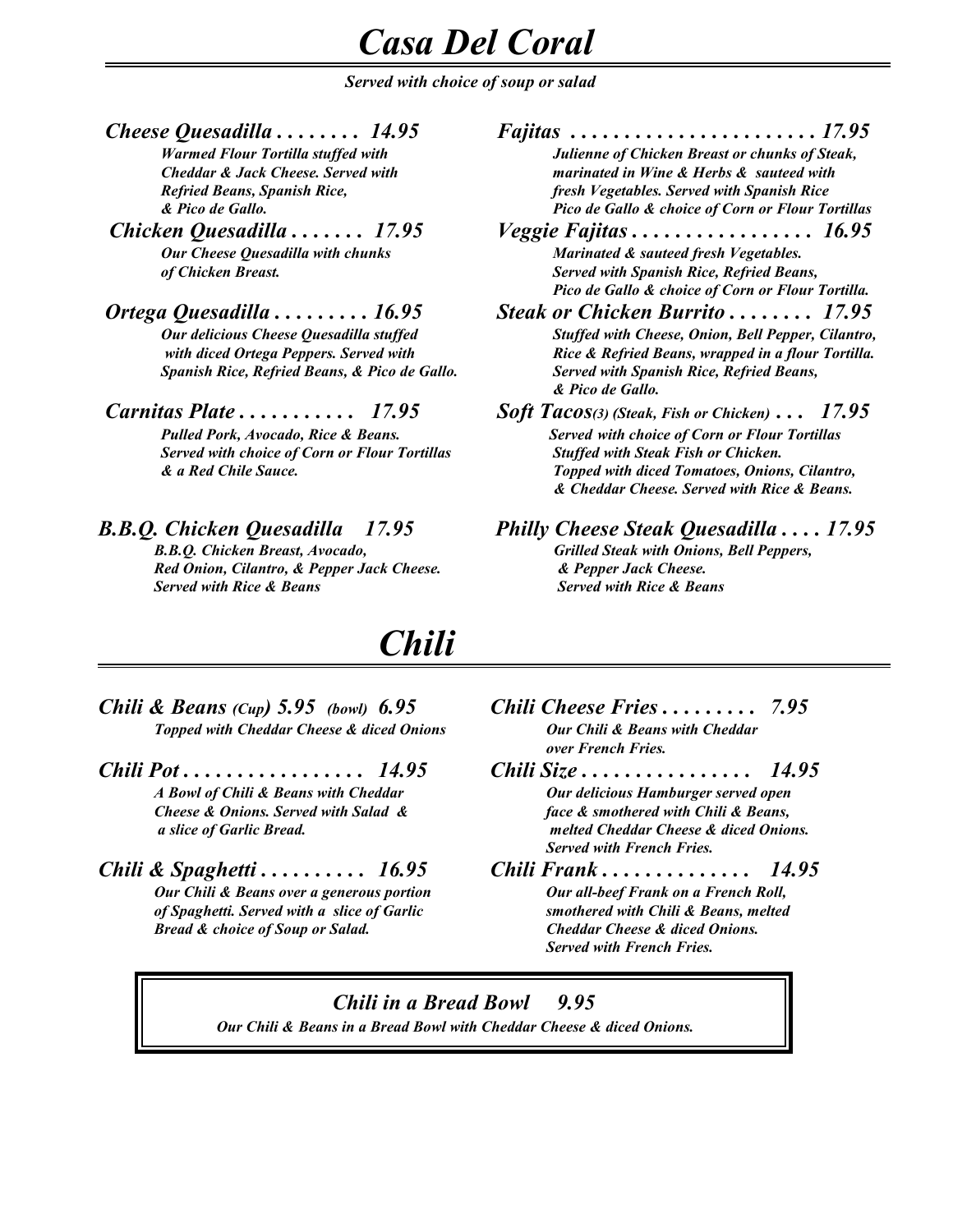### *Juicy Burgers*

*(Add for Substitutions in place of French Fries: Sweet Potato Fries, Seasoned Curley Fries, Fried Zucchini, Onion Rings, or Seasoned Waffle Fries \$1.00. Add Cheese or Grilled Onions 50c. Add Avocado or Bacon \$1.50. Add Mushrooms \$1.00. Add Extra Patty \$2.00). Any Beef Patty may be Substituted with a Veggie Patty or a Turkey Patty Add 50c per Substitution.*

*Hamburger . . . . . . . . . . . . . . 13.50 Cheeseburger . . . . . . . . . . . . 13.95 Our juicy Hamburger with*  $Q$ *ur delicious Cheeseburger with* 

*Double Hamburger . . . . . . . . 15.50 Double Cheeseburger . . . . . . 15.95 Served with French Fries Served with French Fries <i>Served with French Fries* 

 *of crispy Bacon. Served with French Fries American, Jack & Cheddar Cheese.*

*Western Burger . . . . . . . . . . . 14.95 Garlic Burger . . . . . . . . . . . . 13.95*

**B.B.Q. Sauce. Served with French Fries.** 

*Mushroom Burger . . . . . . . . 14.95 Turkey Burger . . . . . . . . . . . .13.95* 

 *Served with French Fries Served with French Fries or Fruit Cup.*

*Teriyaki Burger . . . . . . . . . . . 15.50 Pastrami Burger . . . . . . . . . . 15.95* 

*Our Mushroom Burger with Swiss Cheese, <b>Our delicious Cheeseburger topped with & two strips of crispy Bacon. Served with slices of lean Pastrami. Teriyaki Sauce & French Fries. Served with French Fries.* 

*Veggie Burger (Vegan Patty) 13.95 Coral Deluxe . . . . . . . . . . . . . 15.95* 

*Country Burger . . . . . . . . . . . 16.95 Avocado Burger . . . . . . . . . . . 14.95 Served with French Fries.*

- 
- 

*Jalapeno Burger . . . . . . . . . . . 14.50 Chipotle Burger . . . . . . . . . . . . 14.50* **Our Hamburger topped with Lettuce, Tomato,** *Pepper Jack Cheese & Jalapeno Peppers . Lettuce, Tomato & Chipotle Sauce. Served with French Fries Served with French Fries.*

*Cheese, Lettuce, Tomato & a Fried Egg. Served with French Fries. Served with French Fries.*

 *French Fries. French Fries.*

- 
- *Bacon Burger . . . . . . . . . . . . . 14.50 Trio Cheeseburger . . . . . . 14.95 <i>Our delicious Cheeseburger topped with 2 slices Our delicious Hamburger topped with Served with French Fries.*
	- *Our tasty Bacon Burger, topped with Our delicious Cheeseburger served on B.B.Q. Sauce. Served with French Fries. Garlic Sourdough with French Fries.*

 *Topped with Mushrooms & Swiss. Turkey Patty, Lettuce, Tomato& Pickles.* 

 *A real treat for our Vegetarian & A ½ lb Beef Patty, with sauteed Onions, health conscious friends. Garnished with Bell Peppers & Swiss Cheese. Served on*<br>Lettuce, Tomatoes & Pickles *a French Roll with choice of French Lettuce, Tomatoes & Pickles a French Roll with choice of French French Fries. Fries, Potato Salad or Cole Slaw.*

*Our Cheeseburger topped with a Chicken Our Hamburger topped with Jack Cheese Fried Steak, Country Gravy & a Fried Egg. & Avocado slices. Served with French Fries.*

*Sourdough Burger . . . . . . . . 13.95 Chili Cheeseburger . . . . . . . . 14.95 Our delicious Cheeseburger served on A delicious Cheeseburger smothered with Sourdough with French Fries. Chili & Cheddar. Served with French Fries.* 

*California Burger . . . . . . . . . 15.95 Ortega Burger . . . . . . . . . . . 15.50 Our delicious Cheeseburger topped with Avocado & Jack Cheese. Ortega Chile, Jack Cheese & Avocado. Served with French Fries.* 

*Fried Egg Burger . . . . . . . . . 14.50 Protein Burger (Lettuce wrapped) 13.95 Our Hamburger topped with American Our Bunless Cheeseburger wrapped*

 *Kobe Cheeseburger . . . . . . . . 14.95 Sliders Combo . . . . . . . . . . . . 13.95* 

 *8 oz Kobe Patty 2 Mini Cheeseburgers with grilled Served with French Fries. Onions. Served with French Fries.*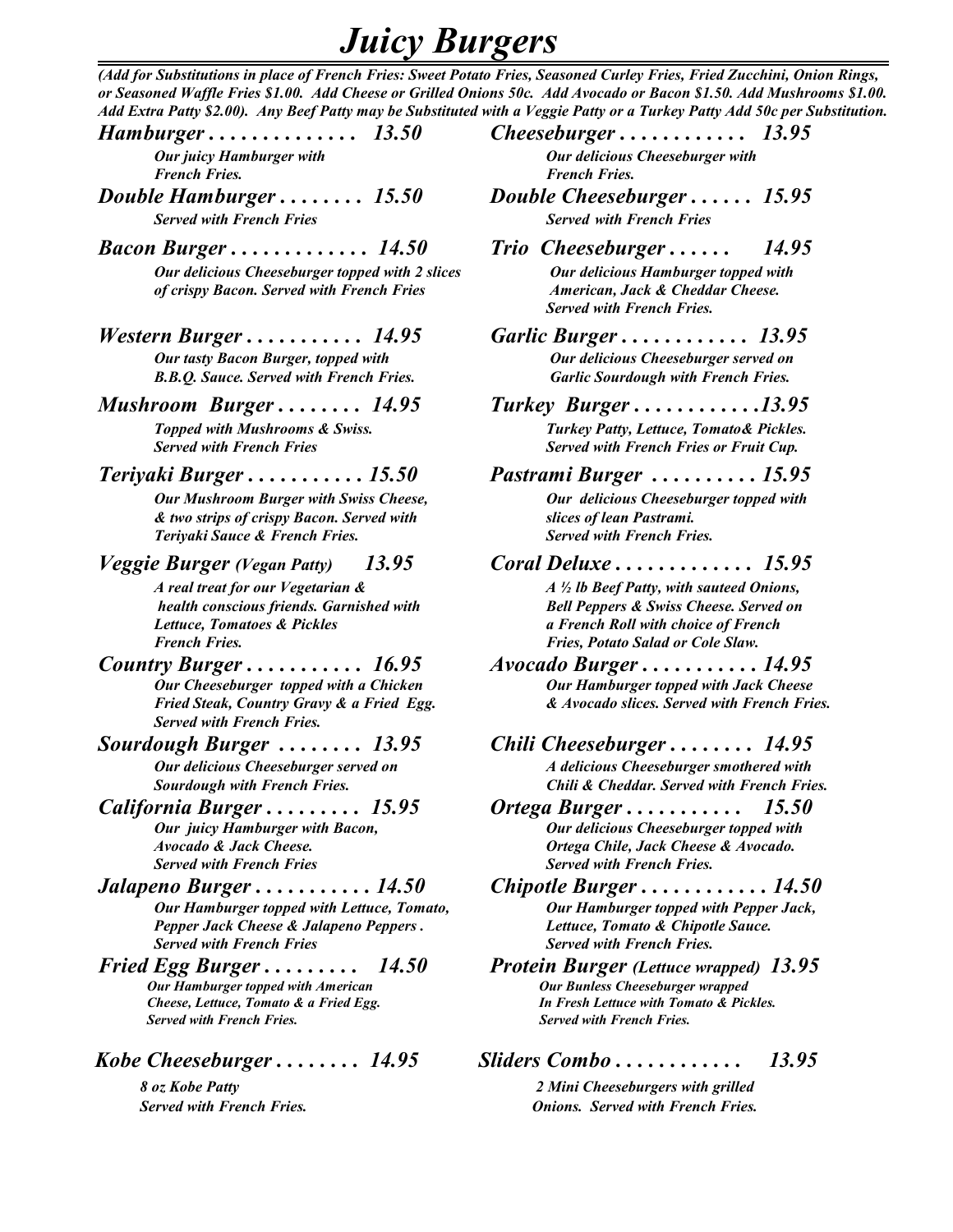### *Healthy Delights*

| Served with Wild Rice or Cottage Cheese & Sliced Tomato, Cucumbers, Bell Peppers, Greek Olives & Hard Boiled Egg. |                                 |       |
|-------------------------------------------------------------------------------------------------------------------|---------------------------------|-------|
| Chicken Breast Delight 17.95                                                                                      | Ground Beef Patty Delight 17.95 |       |
| Turkey Patty Delight $17.95$                                                                                      | <b>Turkey Breast Delight</b>    | 17.95 |

### *Veggie Dishes*

|                                                | Served with choice of Soup, Salad or fresh Fruit Cup (Rice selection: Rice Pilaf or Wild Rice). |
|------------------------------------------------|-------------------------------------------------------------------------------------------------|
| <b>Stir Fried Vegetables over Rice 16.95</b>   | <b>Stir Fried Mushrooms w/Rice 16.95</b>                                                        |
| <b>Steamed Vegetables over Pasta 16.95</b>     | <i>Veggie Quesadilla</i> 16.95                                                                  |
| <b>Served with Marinara Sauce</b>              | Jack Cheese, Avocado & Grilled Vegetables                                                       |
|                                                |                                                                                                 |
| Served with Rice, Refried Beans, Pico de Gallo |                                                                                                 |
| & choice of Corn or Flour Tortillas.           |                                                                                                 |

### *Pizza*

|                                                      | <b>Additional toppings \$1.00 each</b>        |  |
|------------------------------------------------------|-----------------------------------------------|--|
| Sml 6" Med 12"                                       | Sml 6" Med 12                                 |  |
| Cheese $10.95$ 14.95                                 | Pepperoni 11.95 15.95                         |  |
| Sausage 11.95 15.95                                  | Hawaiian  11.95 15.95                         |  |
| <b>B.B.O.</b> Chicken  12.95 16.95                   | <i>Vegetarian</i> 12.95 16.95                 |  |
| <b>Canadian Bacon</b> 11.95 15.95                    | Mexican Pizza  12.95 16.95                    |  |
| Deluxe Pizza (Onions, Peppers, 15.95 20.95           | (Onions, Jalapenos, Chorizo & Refried Beans.) |  |
| Olives, Tomato, Mushroom, Ham, Sausage, & Pepperoni) |                                               |  |

|                               | Sml 6" Med 12" |
|-------------------------------|----------------|
| Pepperoni 11.95 15.95         |                |
| Hawaiian 11.95 15.95          |                |
| <i>Vegetarian</i> 12.95 16.95 |                |
| Mexican Pizza 12.95 16.95     |                |
|                               |                |

### *From The Coral Dog House*

#### *All Hot Dogs Served with Fries*

| <b>Served on a Poppy Seed Bun.</b> |  |
|------------------------------------|--|

| Our Classic Hot Dog Topped with Mustard,   |  |
|--------------------------------------------|--|
| Relish, Onion, Tomato, Pickles, & Peppers. |  |

*Sour Kraut Dog . . . . . . . . . . . . 11.95 Chili Dog . . . . . . . . . . . . . . . 12.50 Our Classic Hot Dog Topped with Sour Kraut Our Classic Hot Dog Topped with* 

#### *Classic Hot Dog. . . . . . . . . . . . 10.95 California Dog . . . . . . . . . . . 12.95 Our Classic Hot Dog Topped with Avocado & Swiss Cheese. Chicago Dog . . . . . . . . . . . . . . . 12.50 Bacon Dog . . . . . . . . . . . . . . 12.50 Our Classic Hot Dog Wrapped with Bacon*

 *Chili, Cheese & Onions.*

### *Kids Dinner Menu*

| Includes a free small Beverage for Kids under 12 |  |                                |  |
|--------------------------------------------------|--|--------------------------------|--|
| $S$ paghetti 12.95                               |  | Chicken Strips $(3)$ 13.95     |  |
|                                                  |  | Chicken Wings $(5)$ 13.95      |  |
|                                                  |  | Grilled Cheese Sandwich  11.95 |  |
| <i>Ravioli (5) (Cheese)</i> $12.95$              |  | Cheese Quesadilla  13.95       |  |
| Classic Hot Dog $10.95$                          |  | Kids Sliders $13.95$           |  |
|                                                  |  | 2 Mini Cheeseburgers & Fries   |  |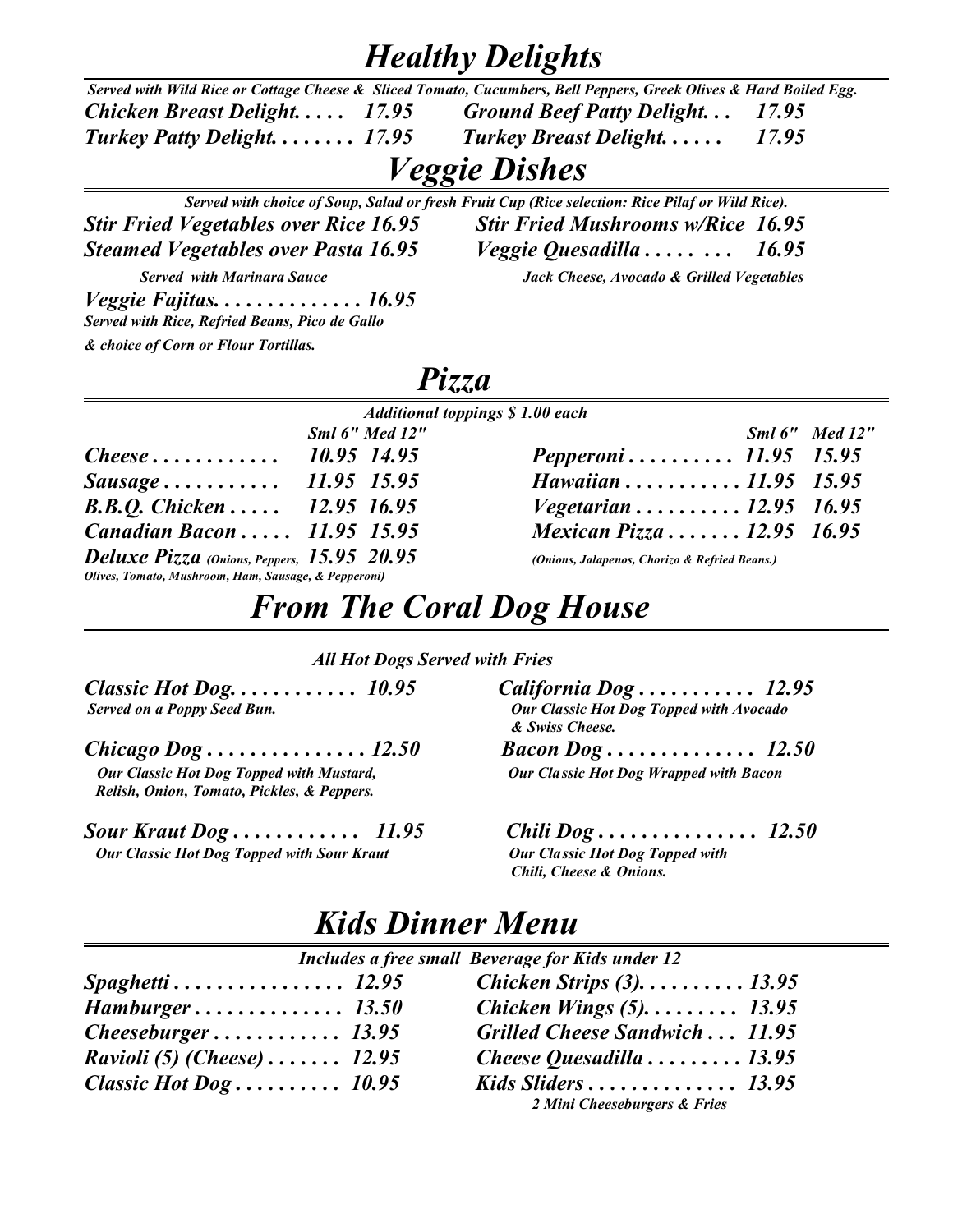### *Entrees*

*All Entrees are served with choice of Homemade Soup or a Green Salad & choice of Roll, Corn Bread, Sourdough Bread or Garlic Bread. The following items are available for your selection: Potato (Baked Potato after 5:00 PM, Mashed Potato, or French Fries). Rice ( Rice Pilaf, Spanish Rice, Wild Rice).* 

| <b>From the Coral Corral</b><br>Served with Vegetables & choice of Potato or Rice |                                         |  |
|-----------------------------------------------------------------------------------|-----------------------------------------|--|
|                                                                                   |                                         |  |
| New York Steak $\dots \dots \dots \dots$ 21.95                                    |                                         |  |
| Angus Top Sirloin Steak 21.95                                                     | Liver & Onions $17.95$                  |  |
| Ribeye Steak  22.95                                                               | <b>B.B.Q. Baby Back Pork Ribs</b> 18.95 |  |
| Ground Beef Steak  17.95                                                          | Pork Chop 12 oz USDA Prime 18.95        |  |
| <b>Chicken Fried Steak  17.95</b>                                                 |                                         |  |

### *From The Coral Reef*

|  | Served with Vegetables & choice of Potato or Rice. |
|--|----------------------------------------------------|
|  |                                                    |

|                                                         | <i>Fish &amp; Chips</i> 18.95     |  |
|---------------------------------------------------------|-----------------------------------|--|
| Fresh Salmon $\ldots \ldots \ldots$ 18.95               | <b>Beer Battered Shrimp</b> 18.95 |  |
| <i>White Roughy</i> $\ldots \ldots \ldots \ldots 17.95$ | Fried Clams $17.95$               |  |
| $Tilapia \ldots \ldots \ldots \ldots \ldots 17.95$      |                                   |  |
|                                                         |                                   |  |

### *From The Coral Coop*

 *Served with Vegetables & choice of Potato or Rice* 

| Roasted Turkey $17.95$                     | <b>Char-broiled Chicken Breast.</b> 17.95     |
|--------------------------------------------|-----------------------------------------------|
| <b>Roasted Half Chicken  17.95</b>         | <b>Lemon Pepper Chicken Breast 17.95</b>      |
| Fried Chicken (Half) $\ldots \ldots$ 17.95 | Teriyaki Chicken Breast 17.95                 |
| <b>B.B.Q.</b> $\frac{1}{2}$ Chicken 17.95  | $B.B.Q.$ Chicken Breast 17.95                 |
| Chicken Wings $17.95$                      | Garlic Chicken Breast 18.95                   |
|                                            | Sauteed w/ Garlic, Mushrooms, Tomato & Onions |
| <b>Country Chicken Breast 17.95</b>        | <b>Blackened Chicken Breast 17.95</b>         |

### *From The Coral Cucina*

| Served with a choice of Meatsauce, Marinara, Alfredo, Pesto(Contains Pine Nuts) or Garlic & Olive Oil. |  |                                              |       |
|--------------------------------------------------------------------------------------------------------|--|----------------------------------------------|-------|
| Angel Hair $\ldots$ 14.95                                                                              |  | Spaghetti w/ Italian Sausage.                | 17.95 |
| $S$ paghetti 14.95                                                                                     |  | Spaghetti w/ Meatballs $\dots$               | 17.95 |
|                                                                                                        |  | Spaghetti w/ Chicken Breast.                 | 17.95 |
| $Mostaccioli \ldots \ldots \ldots \ldots \ldots 14.95$                                                 |  | Chili Spaghetti                              | 16.95 |
| Cheese Ravioli 16.95                                                                                   |  | <b>Fettuccini Alfredo with Chicken 17.95</b> |       |
| Spinach Ravioli $\ldots \ldots \ldots$ 17.95                                                           |  | <b>Fettuccini Alfredo with Shrimp 18.95</b>  |       |
|                                                                                                        |  | <b>Steamed Vegetables over Pasta 16.95</b>   |       |
| <b>Baked Mostaccioli with Meatballs</b> 17.95                                                          |  | Chicken Parmigiana 17.95                     |       |